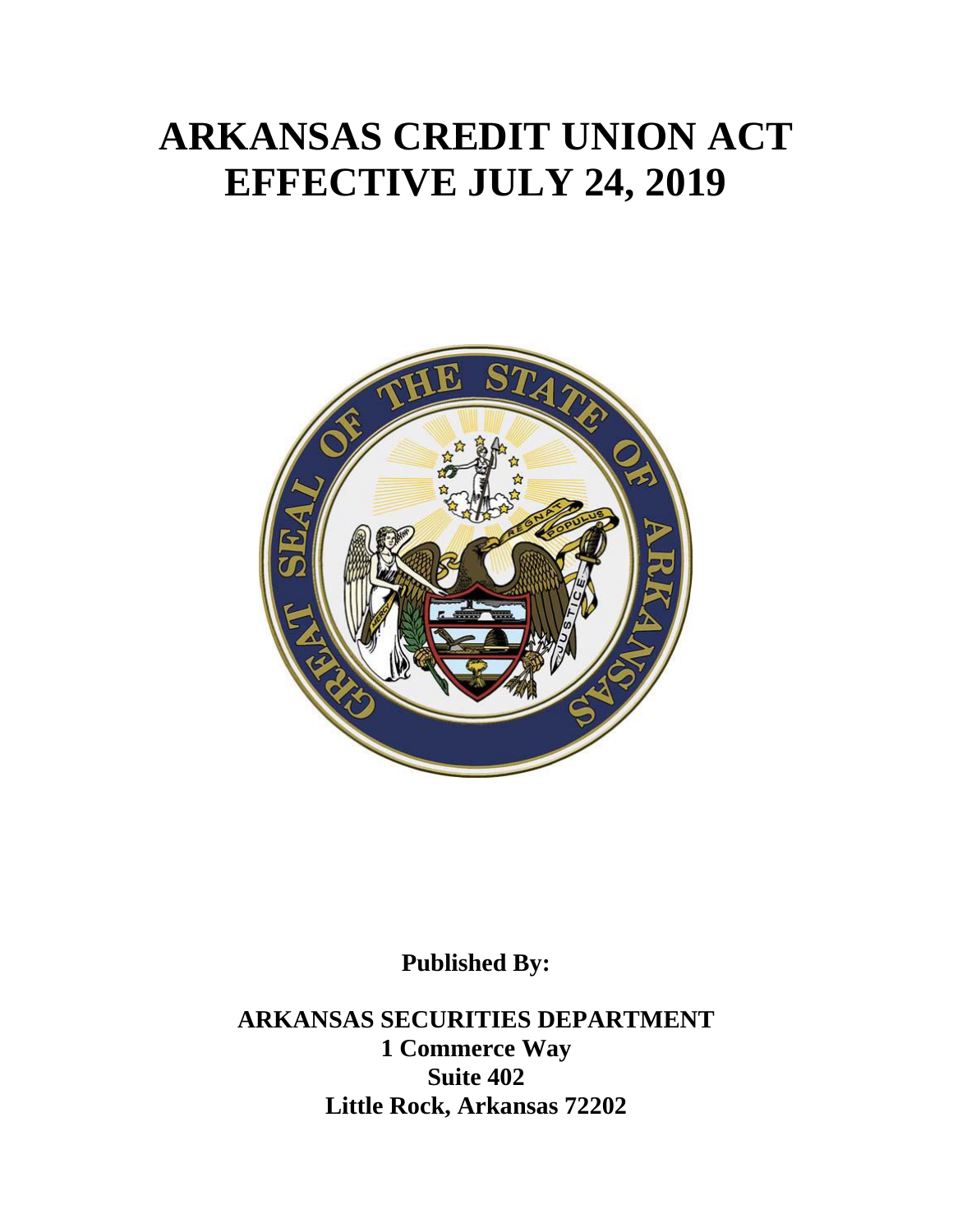#### **CREDIT UNION ACT TABLE OF CONTENTS**

#### **SUBCHAPTER 1 – GENERAL PROVISIONS p. 1**

- 23-35-101. Definition and purpose of credit union or central credit union.
- 23-35-102. Operation of central credit unions.
- 23-35-103. Taxation.
- 23-35-104. Insurance of accounts.

# **SUBCHAPTER 2 – CREDIT UNION DIVISION – STATE CREDIT UNION SUPERVISOR – STAFF p. 3**

- 23-35-201. Credit Union Division State Credit Union Supervisor Staff.
- 23-35-202. Authority of State Credit Union Supervisor Rules and regulations.
- 23-35-203. Annual examination of credit unions.
- 23-35-204. Reports Penalty for failure to file.
- 23-35-205. Annual supervision fee.

# **SUBCHAPTER 3 – ORGANIZATION p. 6**

| $23 - 35 - 301$ . | Procedure for obtaining charter.                    |
|-------------------|-----------------------------------------------------|
| $23 - 35 - 302$ . | Amendments to articles of incorporation and bylaws. |
| $23 - 35 - 303$ . | Board of directors and committees generally.        |
| $23 - 35 - 304$ . | Duties of board of directors.                       |
| $23 - 35 - 305$ . | Officers — Selection, term, and oath.               |
| 22.25             | $\alpha$ is the set of $\alpha$                     |

- 23-35-306. Credit committee Loan officers.
- 23-35-307. Supervisory committee.
- 23-35-308. Compensation of officers, directors, committee members, and employees.

# **SUBCHAPTER 4 – MEMBERSHIP p. 14**

- 23-35-401. Membership requirements.
- 23-35-402. Nonliability of members.
- 23-35-403. Meetings Voting.
- 23-35-404. Expulsion of members.

# **SUBCHAPTER 5 – SHARES p. 18**

- 23-35-501. Shares generally Liens on shares.
- 23-35-502. Shares in name of minor.
- 23-35-503. Shares issued in trust.
- 23-35-504. Joint tenancy in shares and accounts.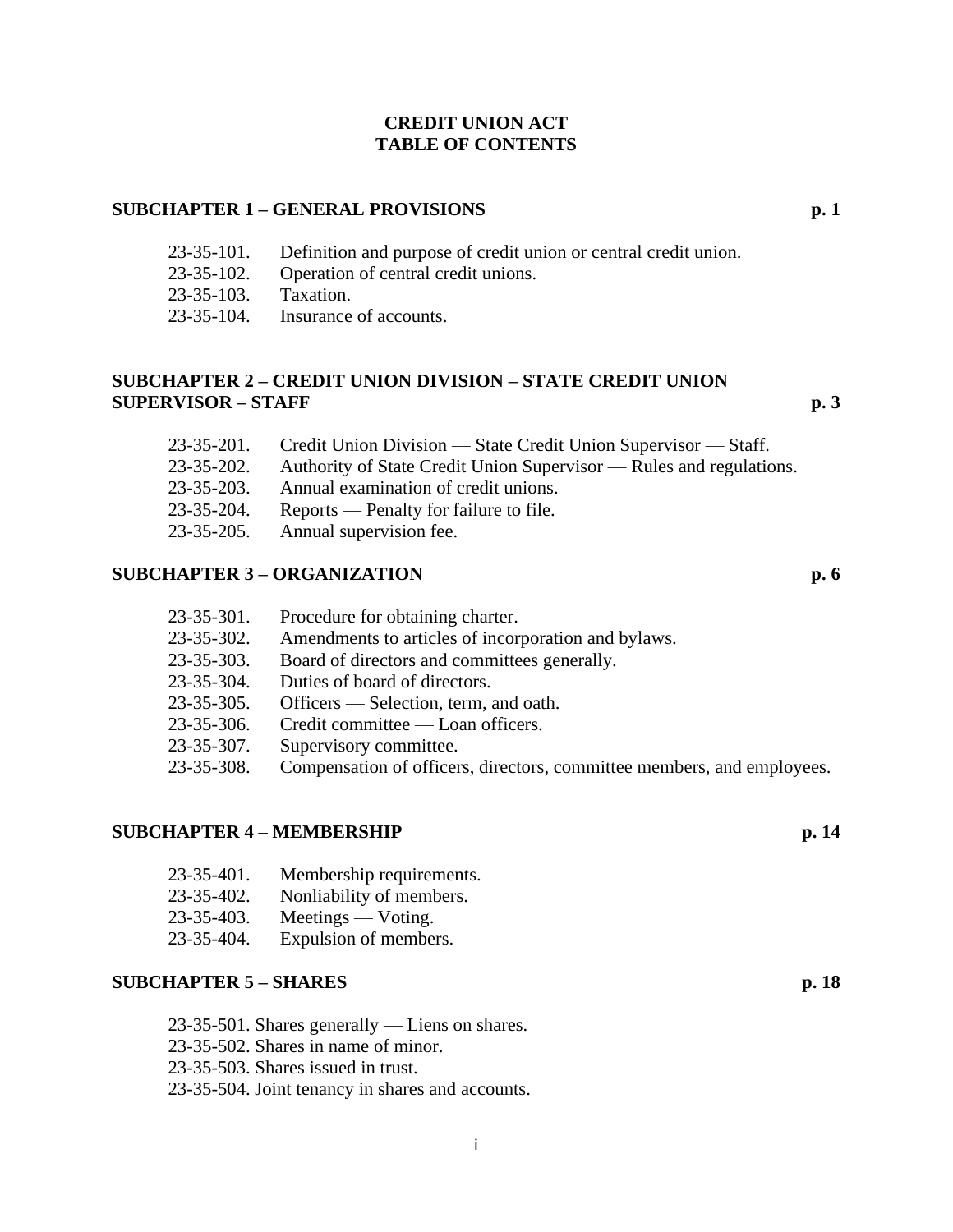# **SUBCHAPTER 6 – OPERATION p. 20**

| $23 - 35 - 601$ . | Powers generally.                                             |
|-------------------|---------------------------------------------------------------|
| $23 - 35 - 602$ . | Christmas and other thrift clubs.                             |
| 23-35-603.        | Loans and extensions of credit in advance.                    |
| $23 - 35 - 604.$  | Investment of funds.                                          |
| $23 - 35 - 605$ . | Reserves.                                                     |
| 23-35-606.        | Inability to contact members — Transfer of funds to reserves. |
| $23 - 35 - 607$ . | Dividends — Definition.                                       |
| 23-35-608.        | Reduction of assets.                                          |
| $23 - 35 - 609$ . | Fiscal year.                                                  |
| $23 - 35 - 610.$  | Establishment of subsidiary offices.                          |
| $23 - 35 - 611$ . | Records                                                       |
|                   |                                                               |

# **SUBCHAPTER 7 – MERGER, CONVERSION, OR DISSOLUTION p. 30**

| $23 - 35 - 701$ . | Merger.                                             |
|-------------------|-----------------------------------------------------|
| $23 - 35 - 702$ . | Conversion to or from federal credit union.         |
| $23 - 35 - 703$ . | Voluntary dissolution.                              |
| $23 - 35 - 704$ . | Suspension of operations — Involuntary liquidation. |
| $23 - 35 - 705$ . | Procedure for liquidation or dissolution.           |
|                   |                                                     |

# **SUBCHAPTER 8 – PROHIBITED PRACTICES p. 34**

- 23-35-801. Misleading conduct or use of words "credit union".
- 23-35-802. Commission or compensation for sale of shares, grant of loans, etc.
- 23-35-803. Prohibited actions by officers, directors, agents, etc.
- 23-35-804. Compensation of directors or committee members.
- 23-35-805. [Repealed.]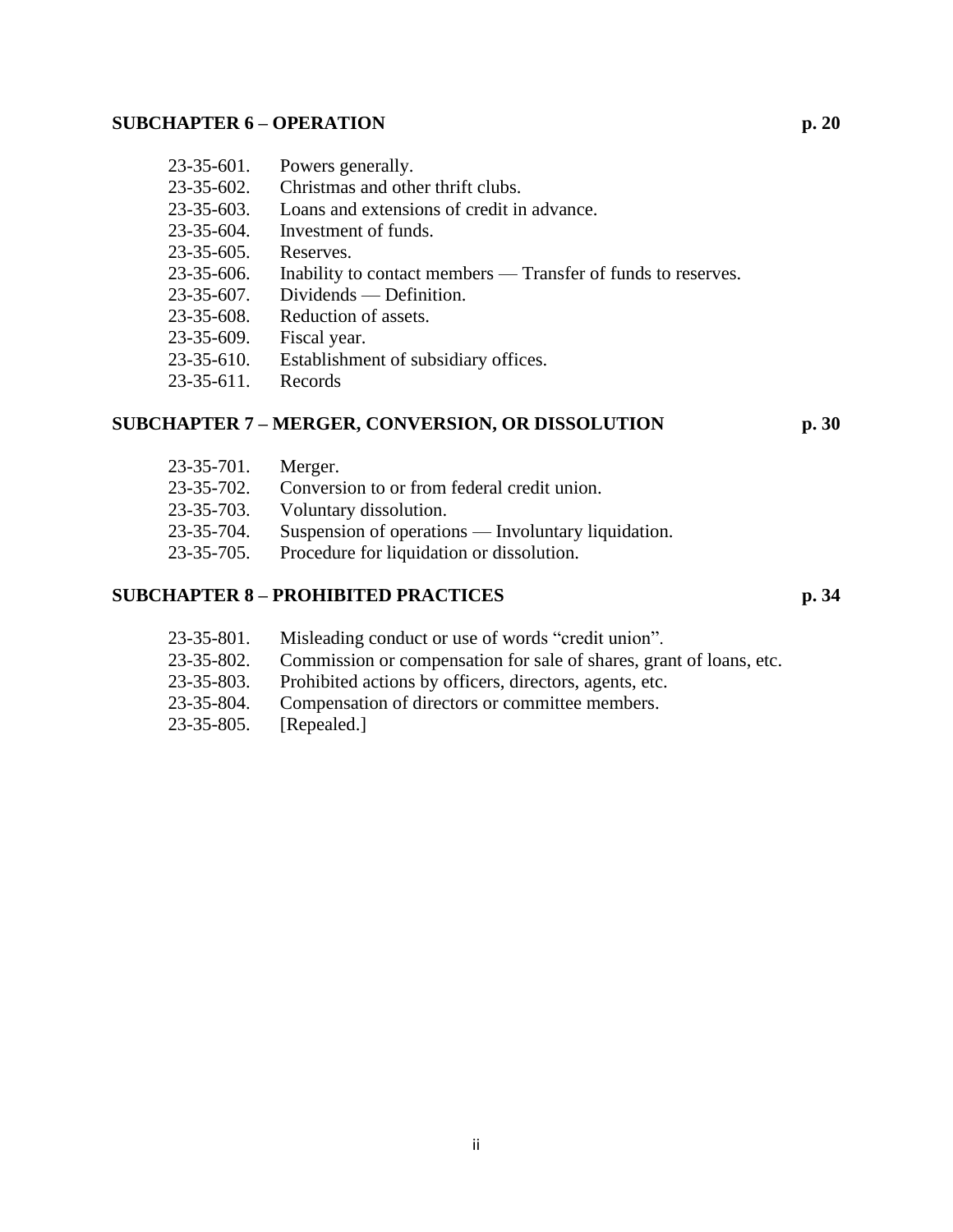# **SUBCHAPTER 1 – GENERAL PROVISIONS**

- 23-35-101. Definition and purpose of credit union or central credit union.
- 23-35-102. Operation of central credit unions.
- 23-35-103. Taxation.
- 23-35-104. Insurance of accounts.

# **23-35-101. Definition and purpose of credit union or central credit union.**

A credit union or central credit union is a cooperative nonprofit association, incorporated in accordance with the provisions of this chapter for the twofold purpose of encouraging thrift among its members and creating a source of credit at fair and reasonable rates of interest. A credit union or central credit union provides an opportunity for its members to use and control their own money in order to improve their economic and social condition.

**HISTORY**. Acts 1971, No. 132, §§ 1, 2; A.S.A. 1947, §§ 67-901, 67-902.

# **23-35-102. Operation of central credit unions.**

- **(a)** A central credit union may be organized and operated as provided in this chapter.
- **(b)** A central credit union shall be designated by use of the term "central" in its official name. A credit union not conforming to the requirements for a central credit union shall not use the term "central" in its official name.
- **(c)** A central credit union shall be subject to all the provisions of this chapter. Specific provisions setting forth the operation of central credit unions shall take precedence over other provisions of this chapter if those specific provisions are inconsistent with other parts of this chapter.

**HISTORY**. Acts 1971, No. 132, § 2; 1975, No. 530, § 2; A.S.A. 1947, § 67-902.

#### **23-35-103. Taxation.**

A credit union shall be deemed an institution for savings and, together with all accumulations therein, shall not be subject to taxation except as to real estate owned. The shares of a credit union shall not be subject to a stock transfer tax when issued by the corporation or when transferred from one (1) member to another.

History. Acts 1971, No. 132, § 35; A.S.A. 1947, § 67-935.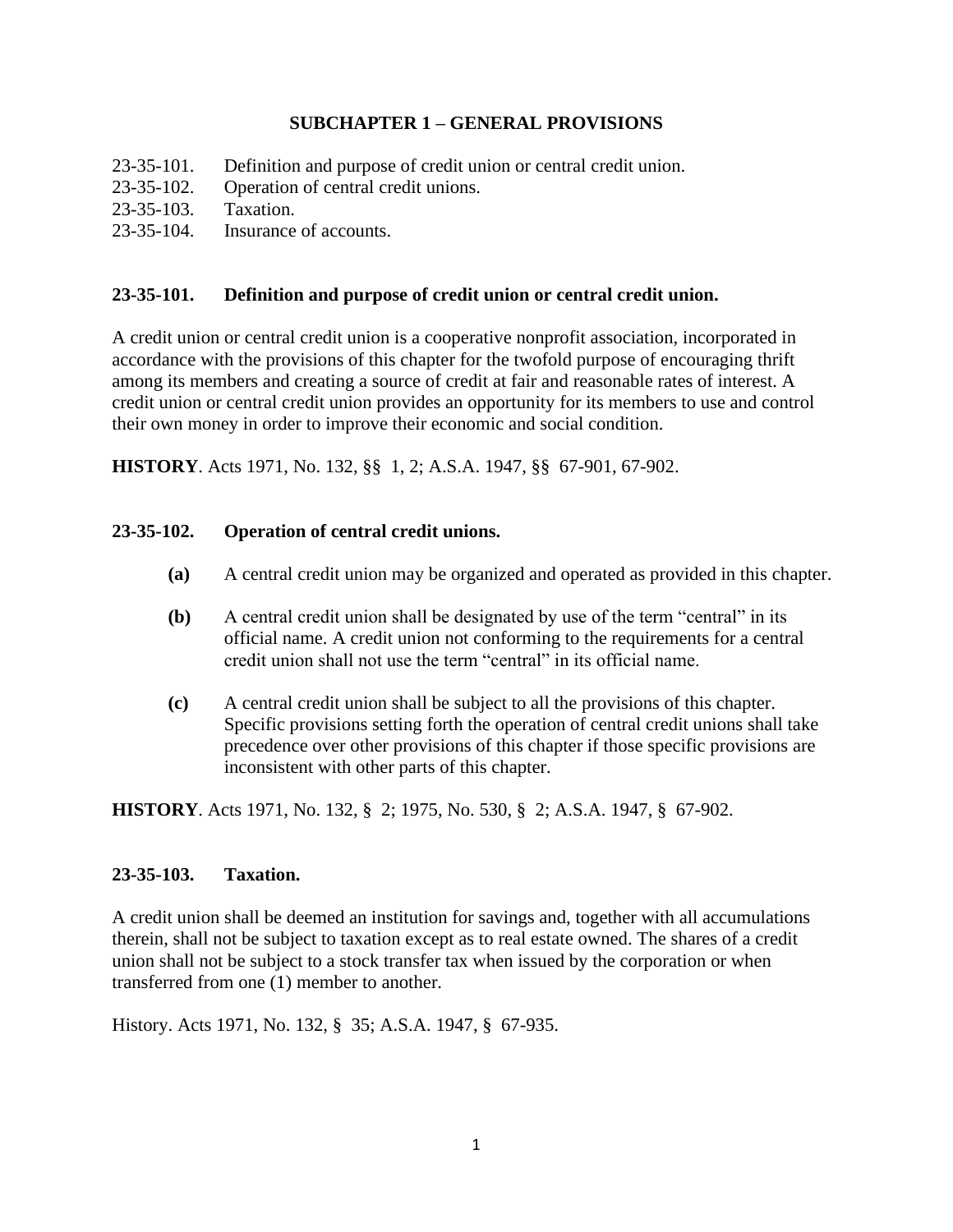# **23-35-104. Insurance of accounts.**

- **(a)** Each credit union organized under this chapter shall obtain insurance of member share and deposit accounts under the provisions of Title II of the Federal Credit Union Act.
- **(b)** A credit union which has been denied a commitment for insurance of its share and deposit accounts shall either dissolve or merge with another credit union which is insured under Title II of the Federal Credit Union Act.

**HISTORY**. Acts 1971, No. 132, § 2; 1975 (Extended Sess., 1976), No. 1182, § 1; A.S.A. 1947, § 67-902; reen. Acts 1987, No. 995, § 1.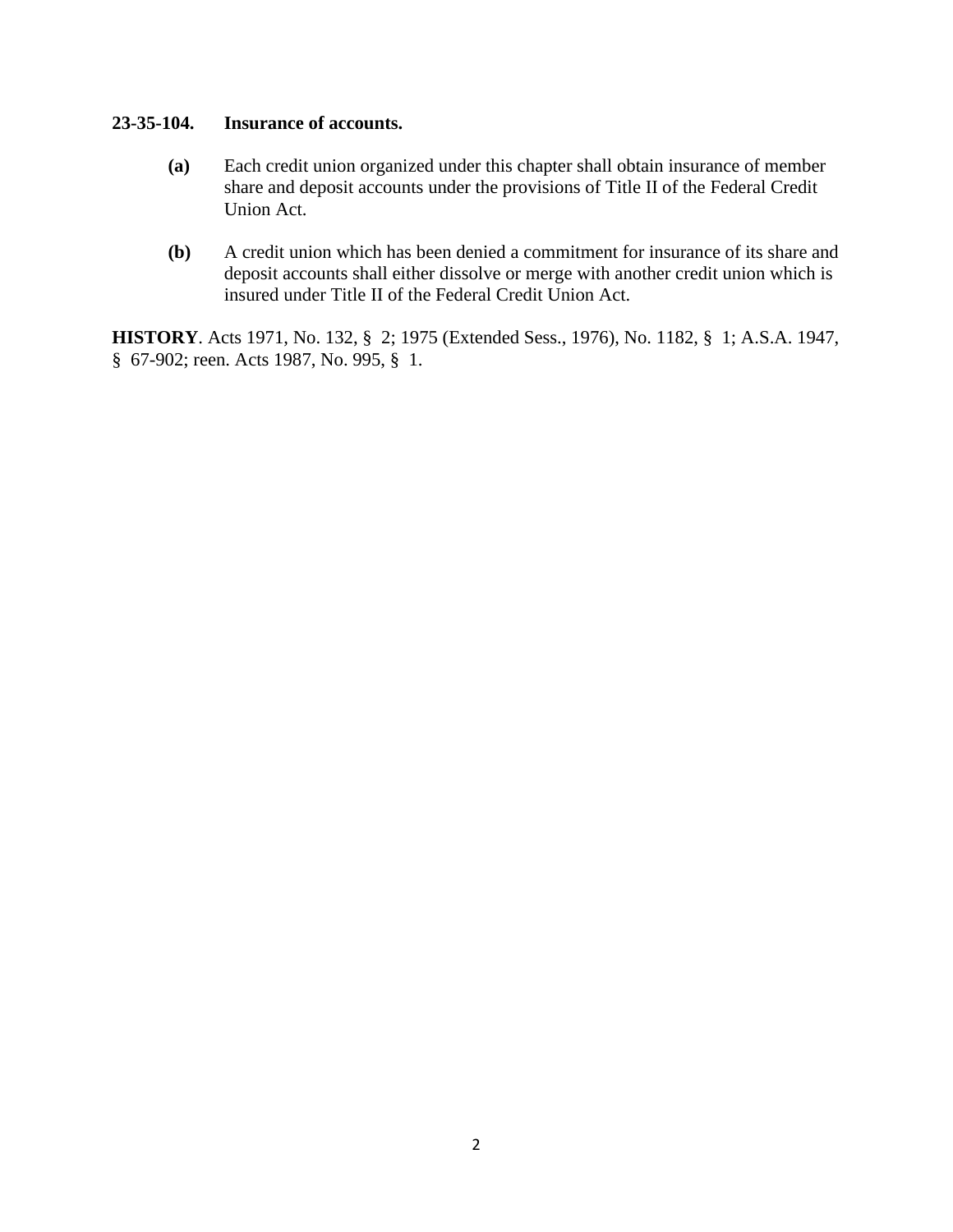# **SUBCHAPTER 2 – CREDIT UNION DIVISION – STATE CREDIT UNION SUPERVISOR – STAFF**

- 23-35-201. Credit Union Division State Credit Union Supervisor Staff.
- 23-35-202. Authority of State Credit Union Supervisor Rules and regulations.
- 23-35-203. Annual examination of credit unions.
- 23-35-204. Reports Penalty for failure to file.
- 23-35-205. Annual supervision fee.

# **23-35-201. Credit Union Division — State Credit Union Supervisor — Staff.**

There is created under the State Securities Department a Credit Union Division which shall be administered by the State Credit Union Supervisor. The Securities Commissioner, in consultation with the Secretary of the Department of Commerce, shall act as State Credit Union Supervisor. The supervisor, in consultation with the Secretary of the Department of Commerce, shall appoint such administrative assistants and examiners as may be necessary to assist in the performance of his or her duties under this chapter.

History. Acts 1971, No. 132, § 41; 1985, No. 936, § 20; A.S.A. 1947, § 67-941; Acts 2019, No. 910, § 571.

# **23-35-202. Authority of State Credit Union Supervisor — Rules and regulations.**

- **(a)** All state-chartered credit unions shall be supervised and regulated by the State Credit Union Supervisor acting pursuant to the authority delegated by this chapter. The supervisor shall be responsible for the enforcement of this chapter and the credit union bylaws, and he or she shall have the authority to adopt rules governing credit unions in a manner consistent with this chapter and other statutes of Arkansas.
- **(b)** The supervisor may, irrespective of any limitations in this chapter and subject to other Arkansas law, make reasonable rules authorizing a credit union to exercise any of the powers conferred upon a federally chartered credit union doing business in this state which is subject to the regulations of the National Credit Union Administration, if the supervisor finds that the exercise of the power:
	- **(1)** Serves the public convenience and advantage; and
	- **(2)** Equalizes and maintains the quality of competition between statechartered credit unions and federally chartered credit unions. This includes, but it is not limited to:
		- **(A)** The offering of the various types of accounts offered by federal credit unions;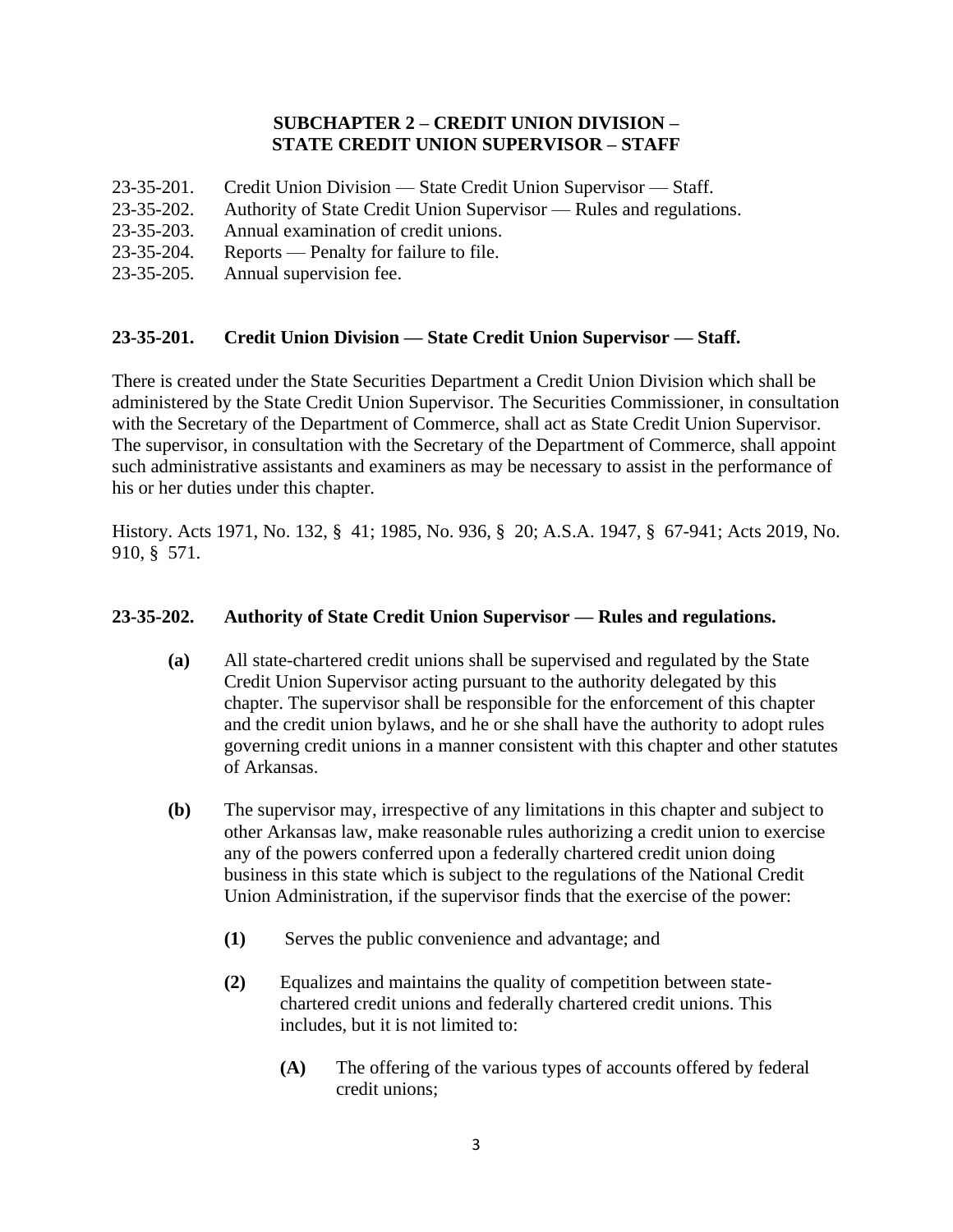- **(B)** Designation of the legal relationships of an account holder;
- **(C)** Adoption of any dividend paying date or other procedure or practice of paying dividends;
- **(D)** Adoption of any business practice, procedure, method, or system authorized for federal credit unions; and
- **(E)** The making of any loan or investment that a federal credit union doing business in this state is authorized to make.

**HISTORY**. Acts 1971, No. 132, § 40; 1979, No. 85, § 1; A.S.A. 1947, § 67-940; Acts 2019, No. 315, § 2486.

#### **23-35-203. Annual examination of credit unions.**

- **(a)** The State Credit Union Supervisor shall cause each credit union to be examined annually. Each credit union and all of its officers and agents shall be required to give representatives of the supervisor full access to all books, papers, securities, records, and other sources of information under their control. For the purpose of the examination, the representatives shall have power to subpoena witnesses, administer oaths, compel the giving of testimony, and require the submission of documents.
- **(b)** A report of this examination shall be forwarded to the credit union after the completion of the examination. The report shall be reviewed at the next monthly meeting of the board of directors of the credit union and a reply, if requested by the supervisor, shall be forwarded by the board by the date requested by the supervisor.
- **(c)** For the purpose of these examinations, each credit union shall pay an examination fee based upon the cost of performing the examination. Each credit union shall bear a proportionate share of the expenses of the supervisor, in accordance with schedules adopted by the supervisor.
- **(d)** If there is any violation of this section by a credit union, the supervisor may fine a credit union ten dollars (\$10.00) per day for ten (10) days. If the violation has not been corrected by the tenth day, he or she may take any action he or she deems necessary and appropriate under the provisions of this chapter.

**HISTORY**. Acts 1971, No. 132, § 33; 1975, No. 530, §§ 19, 20; A.S.A. 1947, § 67-933.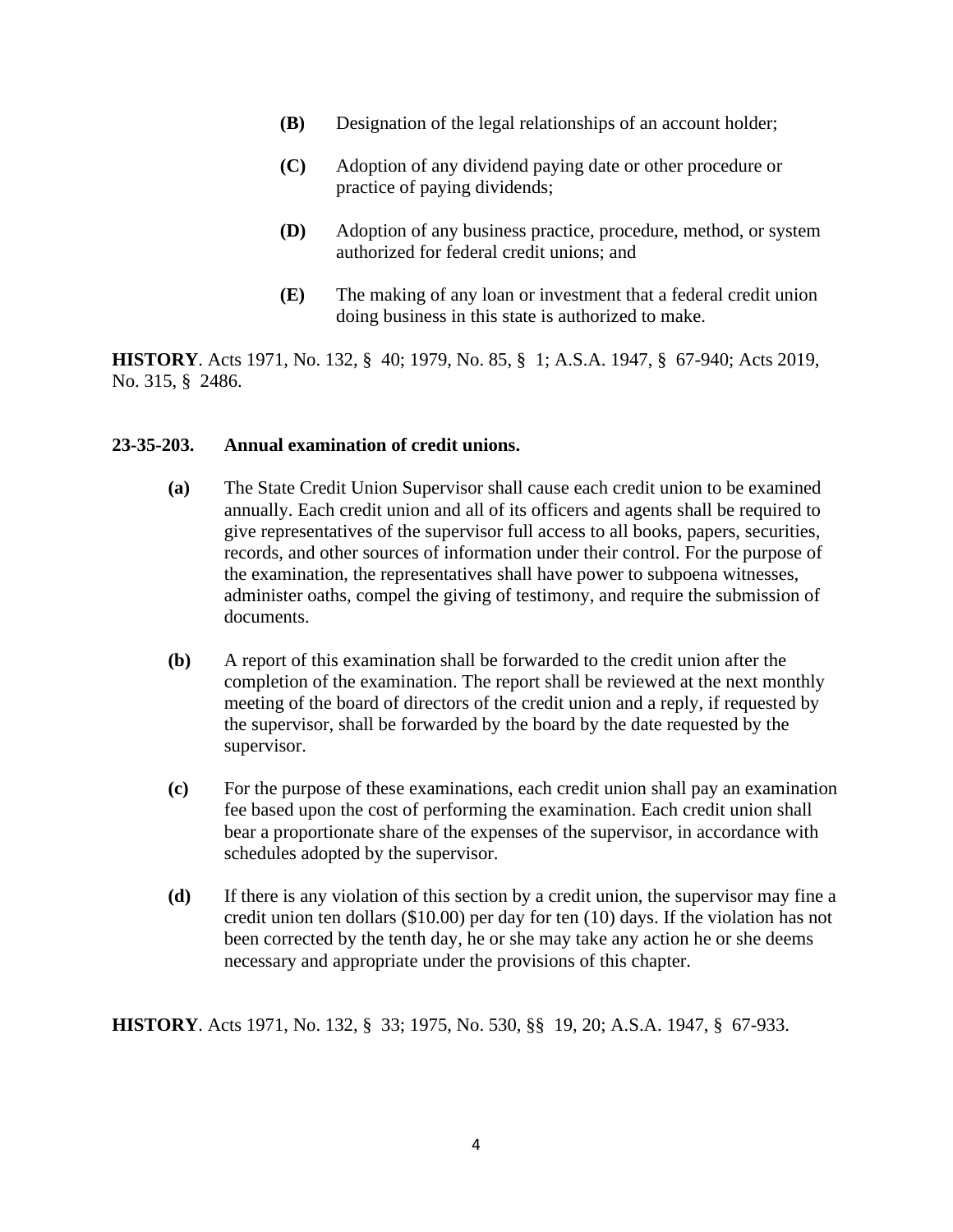# **23-35-204. Reports — Penalty for failure to file.**

- **(a)** Credit unions subject to the provisions of this chapter shall report to the State Credit Union Supervisor annually, on or before February 1, on forms supplied by him or her for that purpose. Additional reports may be required by the supervisor, as is deemed necessary.
- **(b) (1)** If any report remains in arrears for more than fifteen (15) days, a fine of five dollars (\$5.00) for each day the report remains in arrears shall be levied against the offending credit union.
	- **(2)** If the report is not returned within thirty (30) days of the due date, the supervisor may, after written notice to the president of the credit union of his or her intention to do so, suspend or revoke the certificate of approval, take possession of the business and property of the credit union, and order its dissolution in accordance with § 23-35-704.

**HISTORY**. Acts 1971, No. 132, § 30; A.S.A. 1947, § 67-930.

# **23-35-205. Annual supervision fee.**

Each credit union subject to the provisions of this chapter shall pay an annual supervision fee which shall be determined by the State Credit Union Supervisor. The fees must be reasonably related to the administrative cost of supervisory services required under this chapter and shall be determined after notice and an opportunity to be heard is given to the credit unions affected.

**HISTORY**. Acts 1971, No. 132, § 31; A.S.A. 1947, § 67-931.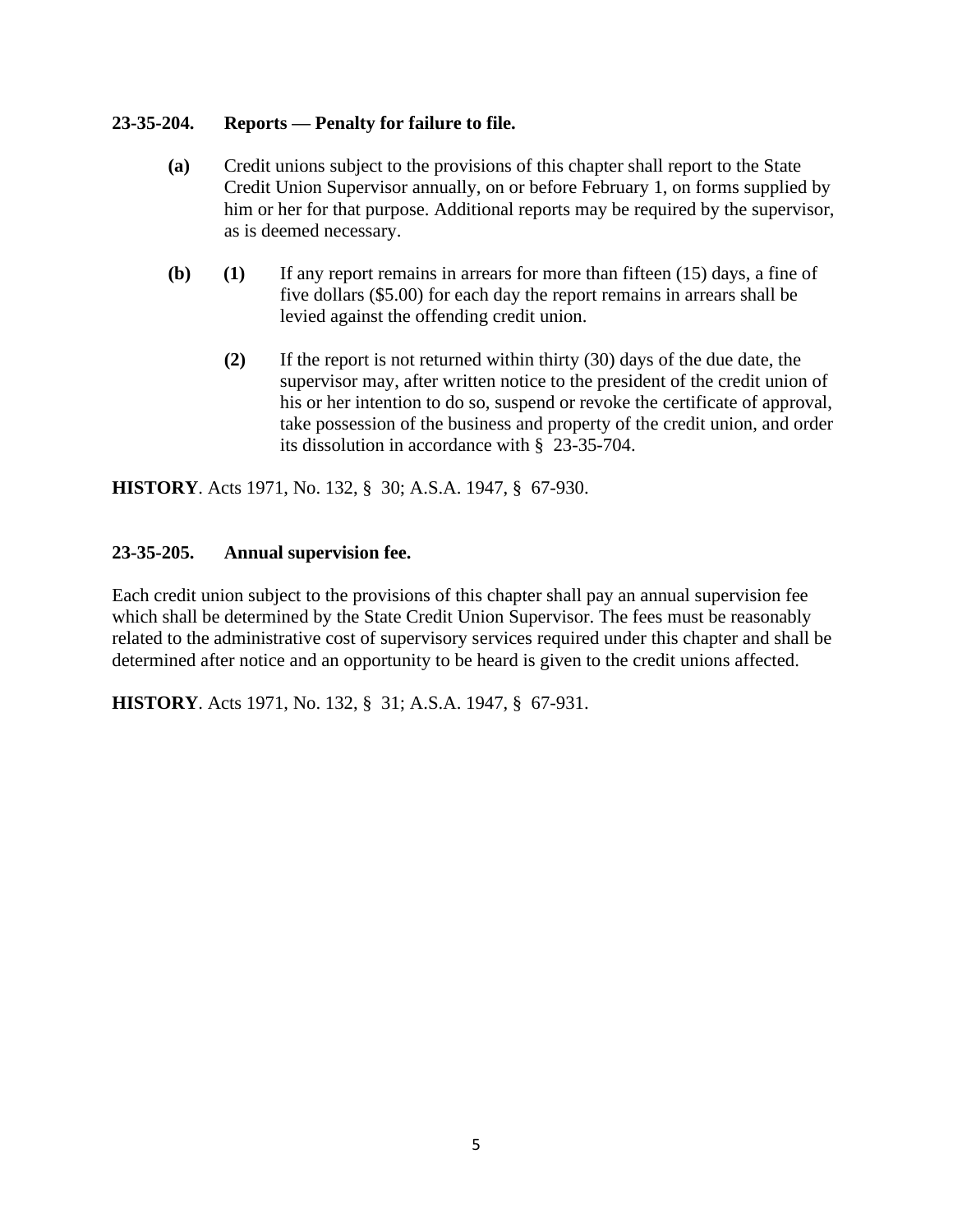# **SUBCHAPTER 3 – ORGANIZATION**

- 23-35-301. Procedure for obtaining charter.
- 23-35-302. Amendments to articles of incorporation and bylaws.
- 23-35-303. Board of directors and committees generally.
- 23-35-304. Duties of board of directors.
- 23-35-305. Officers Selection, term, and oath.
- 23-35-306. Credit committee Loan officers.
- 23-35-307. Supervisory committee.
- 23-35-308. Compensation of officers, directors, committee members, and employees.

#### **23-35-301. Procedure for obtaining charter.**

- **(a)** Any seven (7) or more residents of the State of Arkansas, of legal age, who have a common bond referred to in § 23-35-401 may organize a credit union and become charter members thereof by:
	- **(1)** Executing duplicate copies of the articles of incorporation, which shall state:
		- **(A)** The name, which shall include the words "credit union" and which shall be different from the name of any other existing credit union, and the town or city wherein the proposed credit union is to have its principal place of business;
		- **(B)** The term of existence of the credit union, which shall be perpetual;
		- **(C)** The par value of the shares of the credit union, which shall be in one (1) class of five-dollar multiples of not less than five dollars  $($5.00)$  nor more than twenty-five dollars  $($25.00);$
		- **(D)** The names and addresses of the subscribers to the articles of incorporation, and the number of shares subscribed by each; and
		- **(E)** That the credit union shall have the power to exercise such incidental powers as shall be necessary or requisite to enable it to carry on effectively the business for which it is incorporated;
	- **(2)** Preparing and adopting duplicate copies of bylaws for the general government of the credit union, consistent with the provisions of this chapter; and
	- **(3)** Forwarding the required charter fee, the articles of incorporation, and the bylaws to the State Credit Union Supervisor.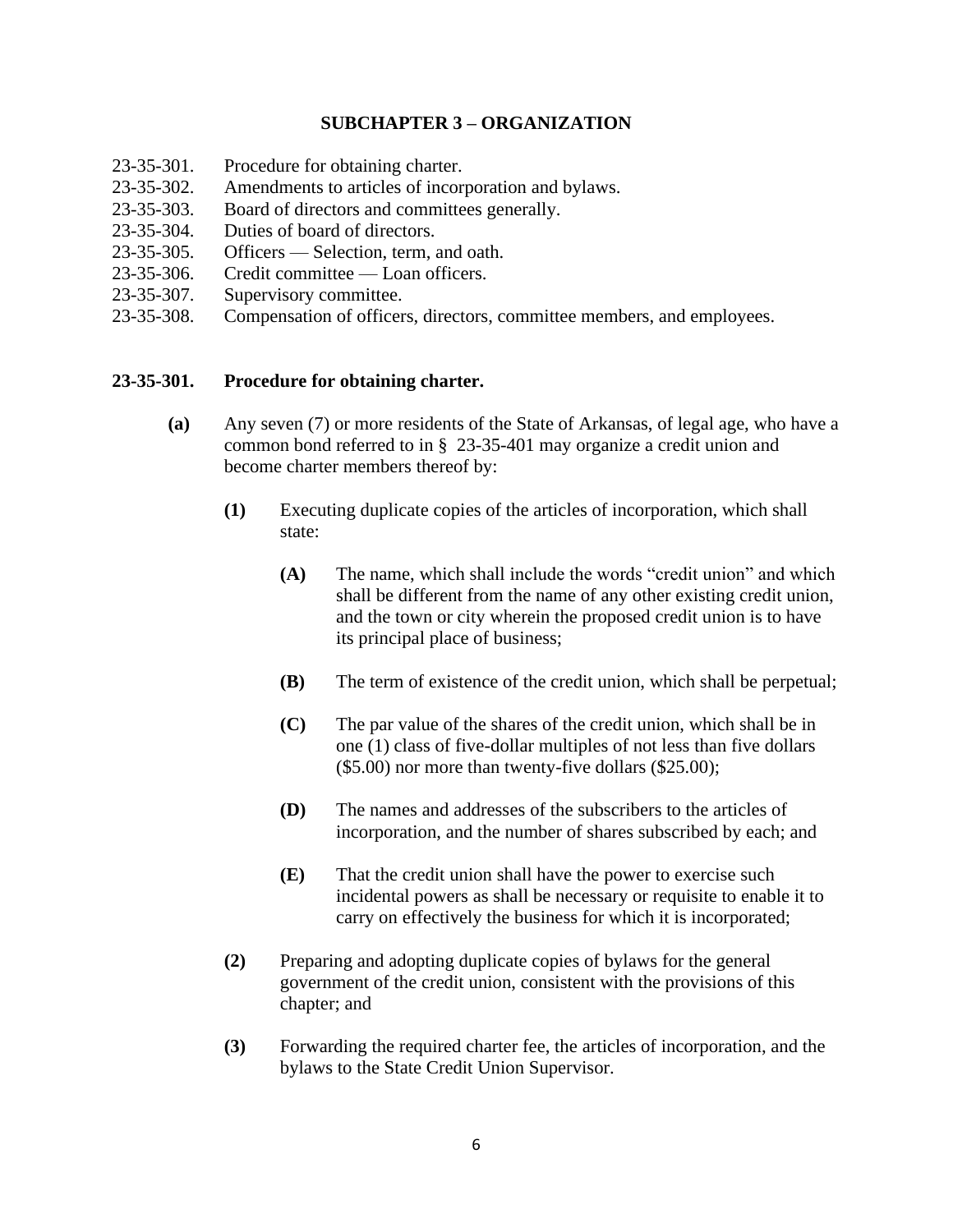- **(b) (1)** The supervisor shall have the authority to investigate the application for charter to determine whether the proposed credit union meets the objectives of this chapter.
	- **(2)** The determination for the approval of the application for charter shall be under such rules as shall be adopted by the supervisor. These rules shall give account to the number of potential members, their stability of employment or membership in the association comprising the common bond of membership, and the economic characteristics of the proposed common bond.
	- **(3)** If the supervisor determines that the proposed credit union does not meet these objectives, the charter application shall be denied. If the fee, articles of incorporation, and bylaws conform to the statute, he or she shall issue a certificate of approval of the articles and return a copy of the bylaws and the articles to the applicant, which shall be preserved in the permanent files of the credit union.
- **(c)** The determination for the approval of the application for charter of a central credit union shall be made by the supervisor after an investigation as to the need for the credit union and upon satisfying himself or herself that the objectives of this chapter are met.
- **(d)** The subscribers for a credit union charter shall not transact any business until formal approval of the charter has been received.
- **(e)** In order to simplify the organization of credit unions, the supervisor shall cause to be prepared a form of articles of incorporation and a form of bylaws, consistent with this chapter, which may be used by credit union incorporators for their guidance.
- **(f)** The minimum paid-in capital with which a credit union may begin business shall not be less than five thousand dollars (\$5,000).
- **(g)** The supervisor shall determine that a firm commitment to insure share and deposit accounts has been issued under the provisions of Title II of the Federal Credit Union Act before a charter application can be issued.

**HISTORY**. Acts 1971, No. 132, § 2; 1975, No. 530, §§ 1, 2; 1985, No. 936, § 1; A.S.A. 1947, § 67-902; Acts 2019, No. 315, § 2487.

# **23-35-302. Amendments to articles of incorporation and bylaws.**

**(a)** The articles of incorporation and the bylaws may be amended as provided in the bylaws.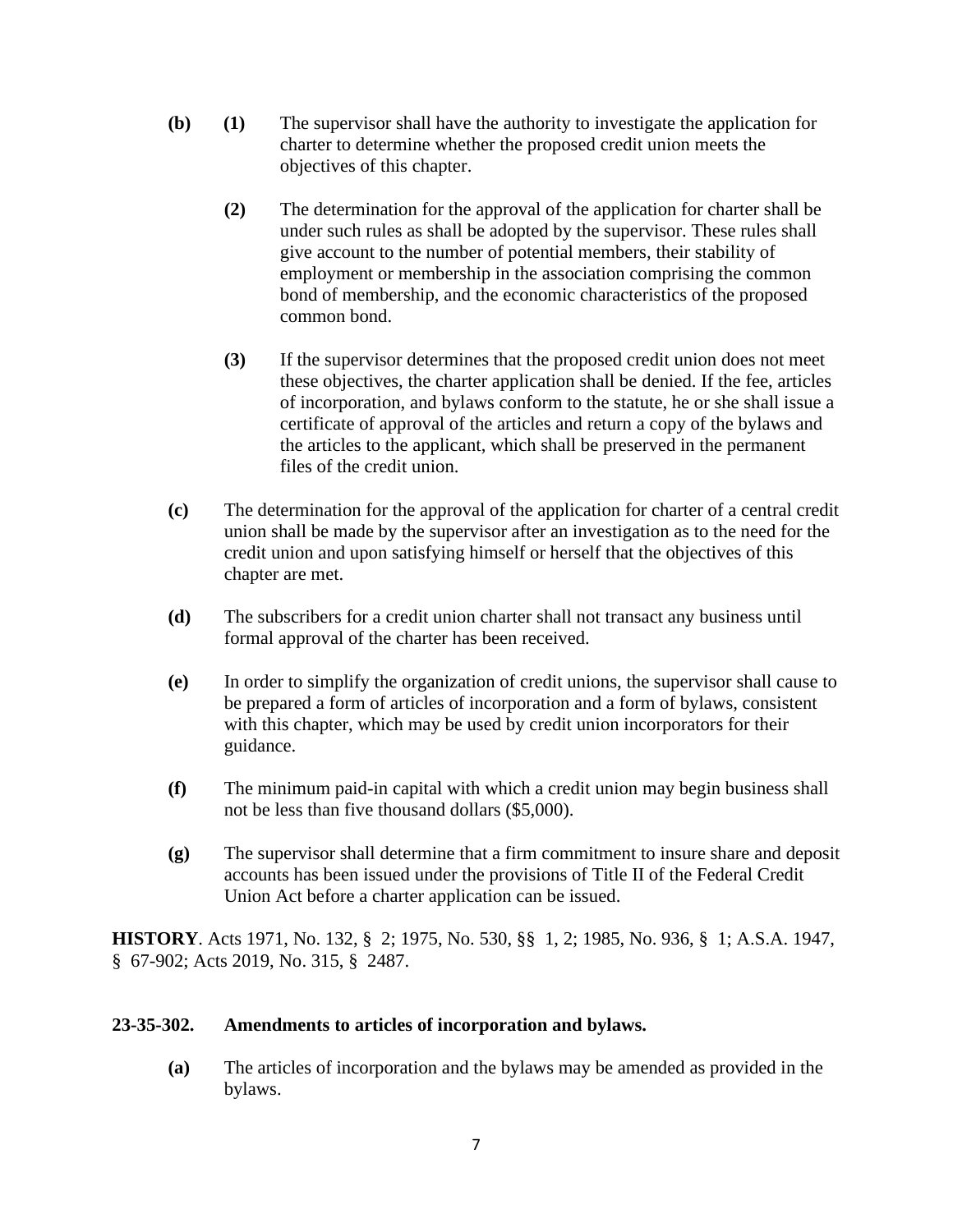- **(b) (1)** Amendments to the articles of incorporation and to the bylaws shall be submitted in writing to the State Credit Union Supervisor.
	- **(2)** Amendments shall become effective upon approval in writing by the supervisor and payment of the appropriate fee to the appropriate state agency.

**HISTORY**. Acts 1971, No. 132, § 3; A.S.A. 1947, § 67-903.

#### **23-35-303. Board of directors and committees generally.**

- **(a)** The business affairs of the credit union shall be managed by a board of directors of not fewer than five (5) directors, a credit committee of not fewer than three (3) members, and a supervisory committee of not fewer than three (3) members, all to be elected at the annual members' meeting by and from the members.
- **(b)** All members of the board and of the committees shall hold office for such terms as the bylaws may provide.

**HISTORY**. Acts 1971, No. 132, § 11; 1975, No. 530, § 7; A.S.A. 1947, § 67-911.

#### **23-35-304. Duties of board of directors.**

- **(a)** The board of directors of the credit union shall be responsible for general management of the affairs, funds, and records of the credit union and shall meet as often as necessary, but not less than once each month.
- **(b)** The board shall:
	- **(1)** Act upon applications for membership, or appoint and authorize an executive committee or a membership officer from among the members of the credit union, other than the treasurer, an assistant treasurer, or a loan officer, to approve applications for membership under such conditions as the board may prescribe. The committee or membership officer so authorized shall submit to the board, at each monthly meeting, a list of approved or pending applications for membership received since the previous monthly meeting, together with such other related information as the bylaws or the board may require. The membership officer shall not have the authority to disapprove any application for membership;
	- **(2)** Purchase a blanket fidelity bond covering the officers, employees, members of official committees, attorneys at law, and other agents, with protection against loss caused by dishonesty, burglary, robbery, larceny,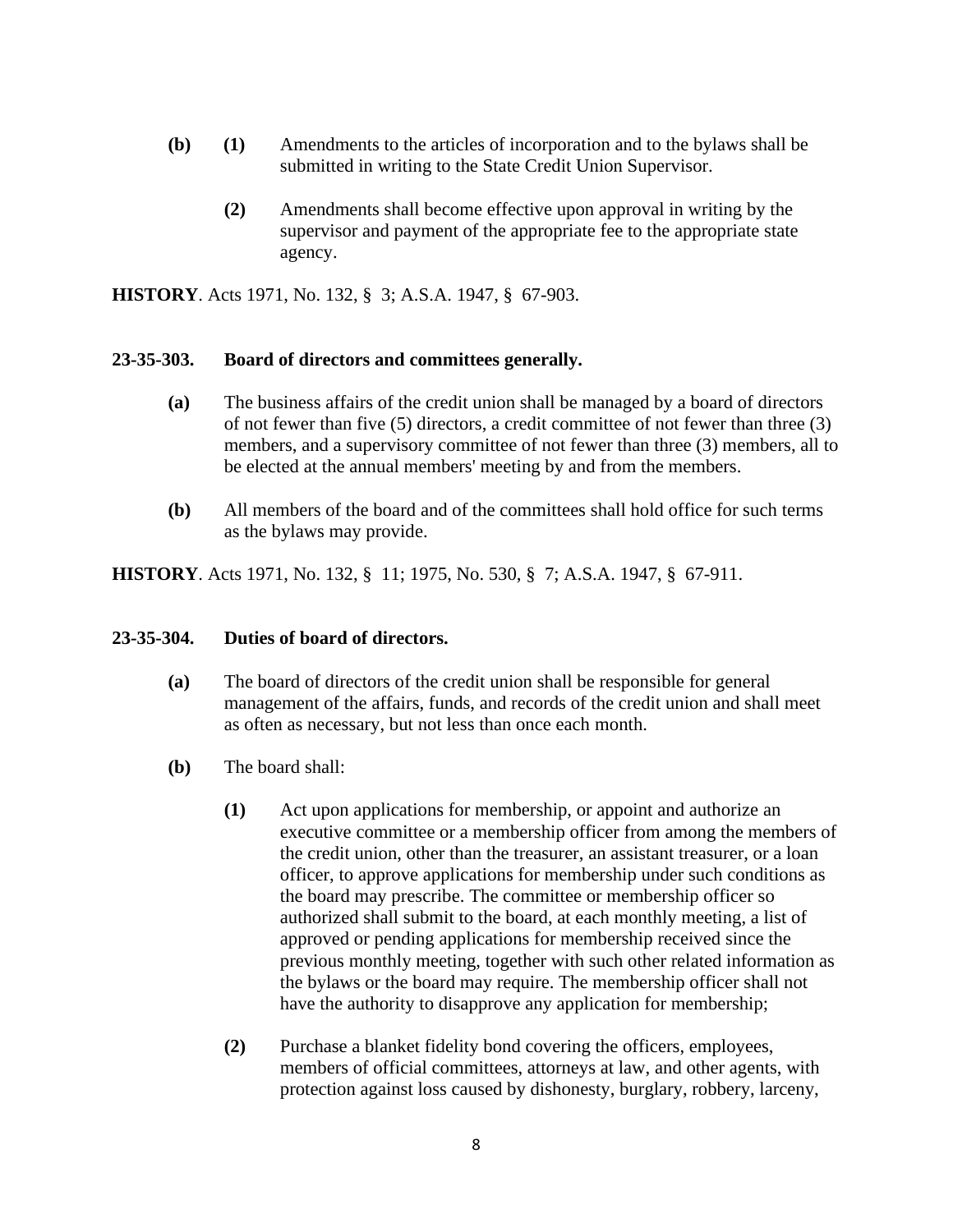theft, holdup, forgery, alteration of instruments, misplacement or mysterious disappearance, and for faithful performance of duty, and, if applicable, building insurance, liability insurance, and such other insurance as is necessary for the operation and the protection of the credit union and its members. The State Credit Union Supervisor shall prescribe in his or her rules and regulations the amount of minimum bond coverage required for all credit unions according to their asset categories;

- **(3)** Determine the rate of interest, consistent with the provisions of this chapter, which shall be charged on loans; the rate of interest refund, if any, to be paid to borrowing members; the qualifications for participation, and the manner of computation and payment. The interest rebates are to be paid from the credit balance of the retained earnings account;
- **(4)** Declare dividends as provided by this chapter;
- **(5)** Limit the number of shares which may be owned by a member, not to exceed the maximum amount insured under Title II of the Federal Credit Union Act;
- **(6)** Fill vacancies, occurring between annual meetings, in the board, credit committee, and supervisory committee until the election, or appointment and qualification, of successors;
- **(7)** Determine the maximum amount, both secured and unsecured, which may be loaned to any one (1) member;
- **(8)** Have charge of the investment of surplus funds of the credit union as provided by this chapter;
- **(9)** Authorize the employment of such persons as may be necessary to carry on the business of the credit union and determine the compensation of employees and the treasurer;
- **(10)** Authorize the conveyance of property;
- **(11)** Borrow or lend money to carry on the functions of the credit union;
- **(12)** Perform such other duties as the members may require;
- **(13)** Designate depositories for the funds of the credit union;
- **(14)** Suspend any or all members of the credit and supervisory committees for failure to perform their duties upon unanimous approval by the board;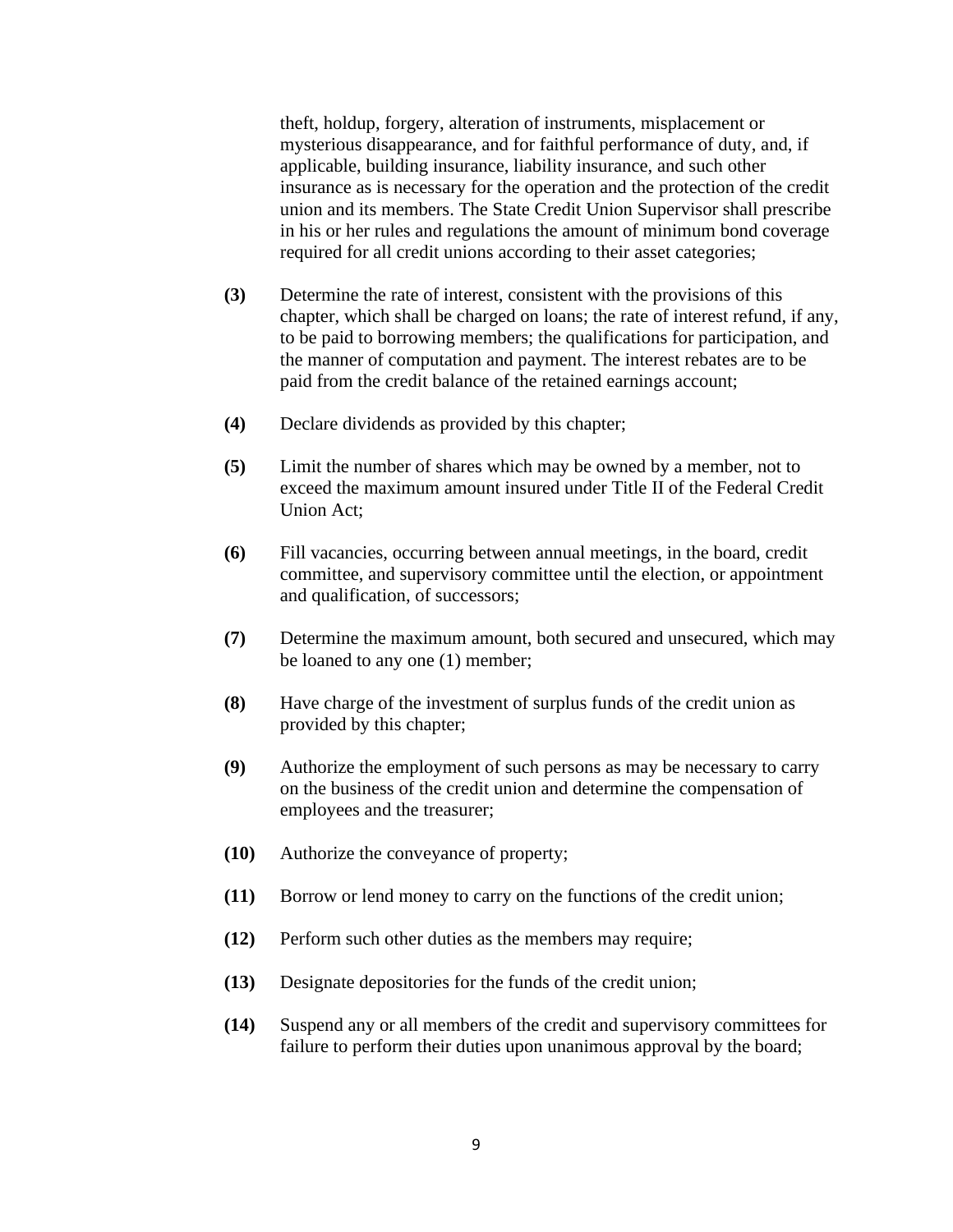- **(15)** Establish and provide for compensation of loan officers appointed by the credit committee and compensation of auditing assistance requested by the supervisory committee;
- **(16)** Suspend any officer, director, or committee member from his or her official position for failure to attend three (3) consecutive regular meetings without cause or for otherwise failing to perform any of the duties required of him or her as an official, but only after he or she has been given reasonable notice of a meeting for suspension and an opportunity to be heard on the charges; and
- **(17)** Perform or authorize any action consistent with this chapter not specifically reserved for the members by the bylaws or this chapter.

**HISTORY**. Acts 1971, No. 132, § 13; 1975, No. 530, §§ 8-10; 1979, No. 206, § 4; 1985, No. 936, § 6; A.S.A. 1947, § 67-913.

# **23-35-305. Officers — Selection, term, and oath.**

- **(a)** Within ten (10) days following the organizational meeting and each annual meeting, the directors of the credit union shall elect from their own number a chief executive officer who may be designated as chair or president of the board, vice chair or vice president, a treasurer, and a secretary, of whom the last two (2) may be the same individual. The board of directors may employ an officer in charge of operations whose title shall be either president or general manager or, in lieu thereof, the board of directors of the credit union may designate the treasurer or an assistant treasurer to be in active charge of the affairs of the credit union.
- **(b)** Within ten (10) days after election or appointment to any position, each person so elected or appointed shall execute an oath of office by which he or she agrees to accept and to diligently and faithfully carry out the duties and responsibilities of the position to which he or she has been elected or appointed and not to negligently or willfully violate, or permit to be violated, any provision of this chapter or the bylaws of the credit union.
- **(c)** The president and secretary shall execute a certificate of election which shall set forth the names and addresses of the officers, directors, and committee members elected or appointed.
- **(d)** The oath of office and the certificates of election shall be executed on forms prepared by the Credit Union Division, and one (1) copy of each shall be filed with the division within twenty (20) days after the election or appointment.
- **(e)** The terms of the officers shall be for one (1) year or until their successors are chosen and have been duly qualified.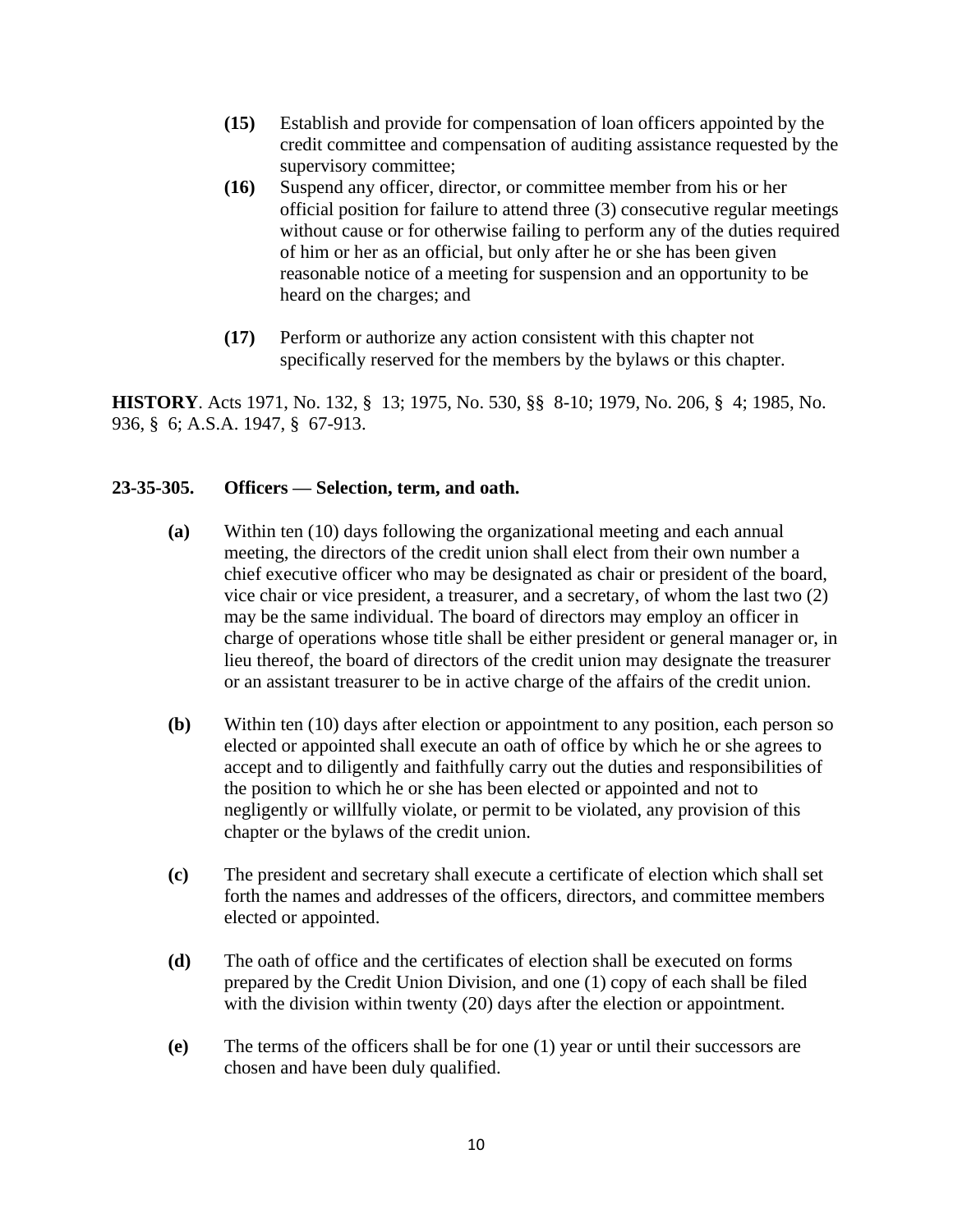**HISTORY**. Acts 1971, No. 132, § 12; 1979, No. 206, § 3; 1985, No. 936, § 5; A.S.A. 1947, § 67-912.

# **23-35-306. Credit committee — Loan officers.**

- **(a) (1)** The credit committee of the credit union shall be responsible for general supervision of all loans to members.
	- **(2)** The credit committee shall not be composed of any person who is a member of the board of directors of the credit union or of the supervisory committee.
	- **(3)** It shall be the duty of the credit committee to review all applications for loans, to ascertain whether the loans would be for a provident and productive purpose and would benefit the applicant, to determine whether the security offered is sufficient, and to determine whether the terms of the application are proper.
	- **(4)** The credit committee shall meet as often as may be required, after due notice has been given to each member thereof, but not less than once a month. The credit committee shall keep a record of all meetings and shall make a report to the members at the annual meeting.
- **(b) (1)** The credit committee may appoint one (1) or more loan officers to act under the supervision of the credit committee, and these loan officers may make loans without the necessity for a meeting of, or approval by, any members of the credit committee.
	- **(2)** No more than one (1) member of the credit committee may serve in the position of loan officer.
	- **(3)** No individual shall have authority to disburse funds of the credit union for any loan which has been approved by him or her in his or her capacity as loan officer.
	- **(4)** Each loan officer shall, within ten (10) days of the filing of each loan application received by him or her from another member or by referral from another officer, furnish to the credit committee a full report of the application.
- **(c)** All applications for loans not approved by a loan officer shall be considered and acted upon by the credit committee.

**HISTORY**. Acts 1971, No. 132, § 15; 1975, No. 530, § 12; 1985, No. 936, § 7; A.S.A. 1947, § 67-915.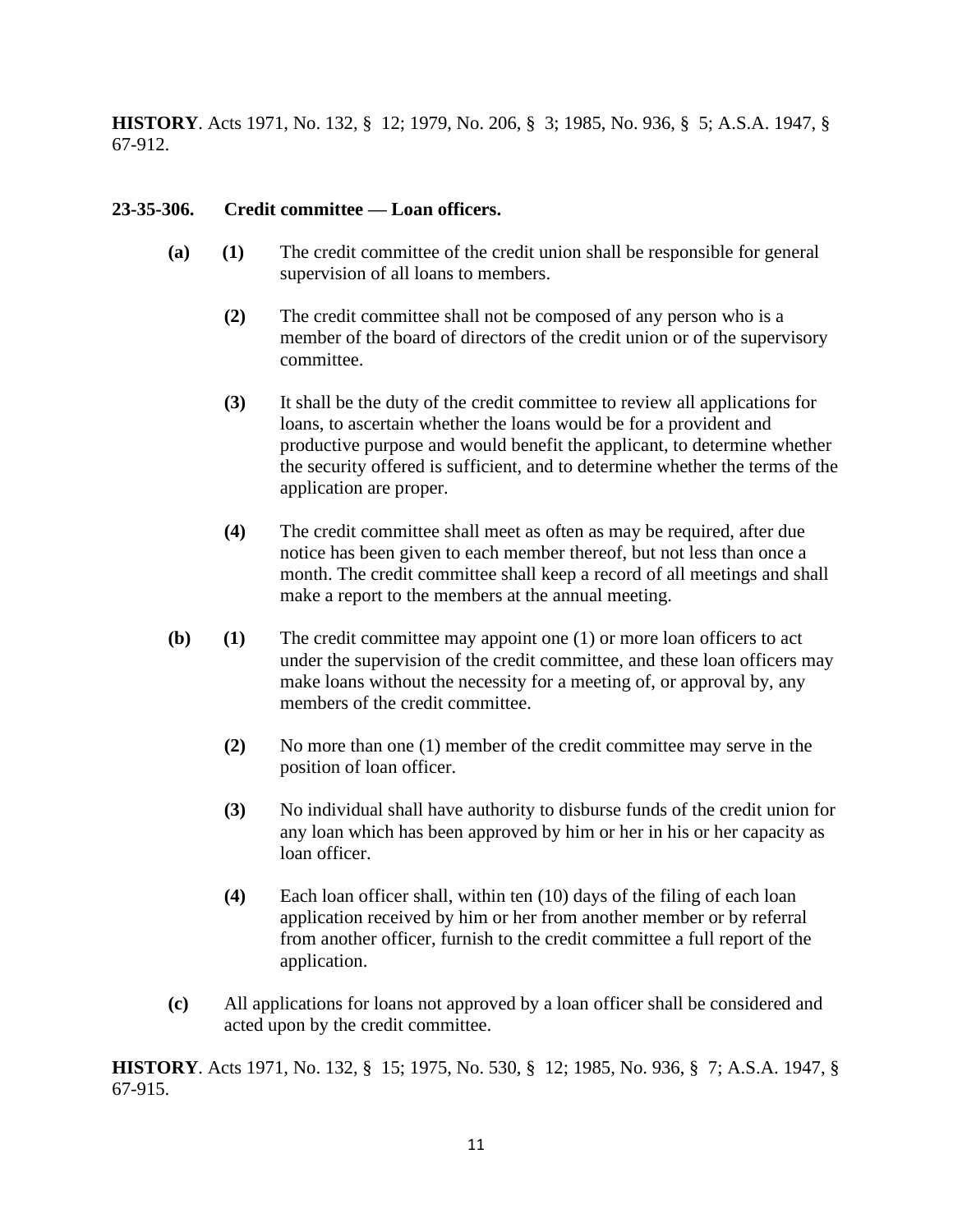# **23-35-307. Supervisory committee.**

- **(a)** The supervisory committee of the credit union shall make or cause to be made, at least annually:
	- **(1)** An examination of the affairs of the credit union, including an audit of its books;
	- **(2)** A report of its annual examination to the board of directors of the credit union; and
	- **(3)** An audit, a report of which shall be submitted to members at the next annual meeting of the credit union.
- **(b)** The supervisory committee shall cause the passbooks and accounts of the members to be verified with the records of the treasurer at least once a year. The term "passbook" shall include any book, statement of accounts, or other pertinent or related record.
- **(c)** The supervisory committee may suspend, by a unanimous vote, any officer of the credit union or any member of the credit committee or of the board, until the next members' meeting, which shall not be less than seven (7) days nor more than fourteen (14) days after the suspension. At the meeting, the suspension shall be acted upon by the members.
- **(d)** The supervisory committee may call, by a majority vote, a special meeting of the members to consider any violation of this chapter, the charter, the bylaws, or any practice of the credit union deemed by the committee to be unsafe or unauthorized.
- **(e)** Any member of the supervisory committee may be suspended by the board, upon majority vote. The members shall decide, at a meeting held not less than seven (7) days nor more than fourteen (14) days after the suspension, whether the suspended committee member shall be removed from or restored to the supervisory committee.

**HISTORY**. Acts 1971, No. 132, § 17; 1979, No. 206, § 6; A.S.A. 1947, § 67-917.

#### **23-35-308. Compensation of officers, directors, committee members, and employees.**

**(a)** No officer, director, or committee member of the credit union, other than the treasurer whom the board of directors of the credit union has specifically appointed or contracted to actively work in the credit union, may be compensated, directly or indirectly, for his or her services as such. This shall not be construed to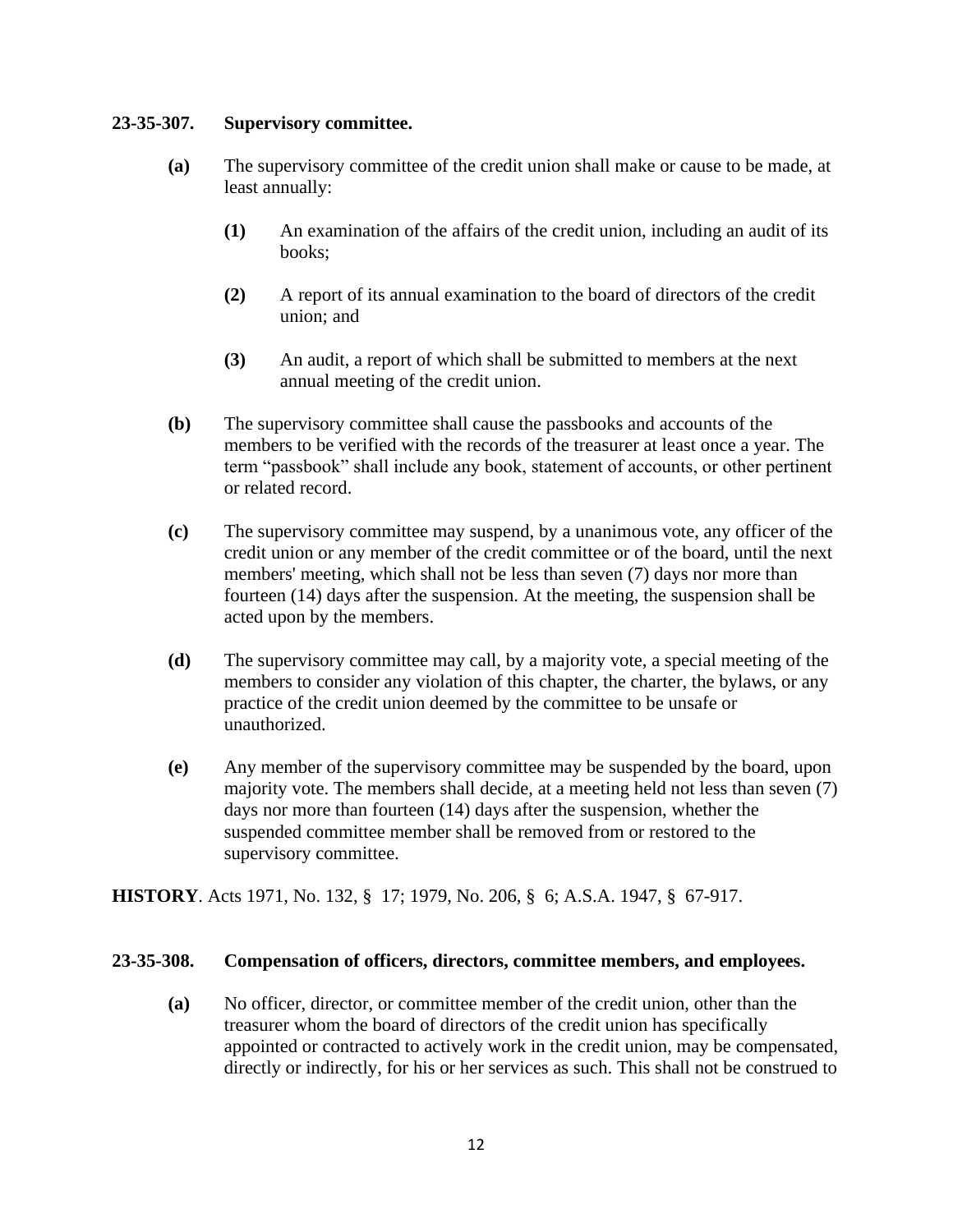prevent reimbursement of directors and committee members for actual expenses they may incur in carrying out the duties of their office.

**(b)** The compensation to be paid to the treasurer and to the employees who are authorized by the board shall be established by the board at its monthly meetings or in the annual budget allocations.

**HISTORY**. Acts 1971, No. 132, § 18; 1985, No. 936, § 12; A.S.A. 1947, § 67-918.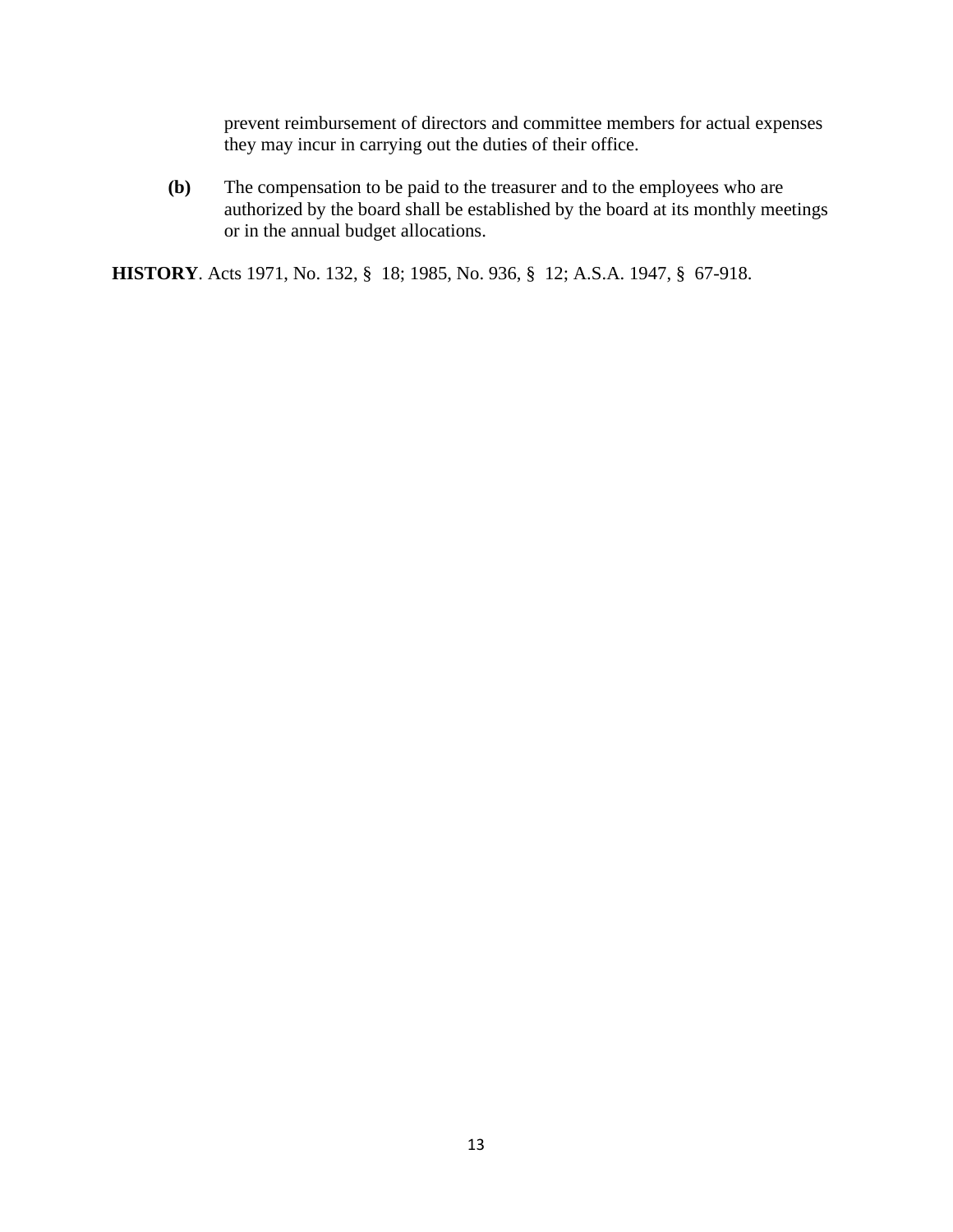# **SUBCHAPTER 4 – MEMBERSHIP**

- 23-35-401. Membership requirements.
- 23-35-402. Nonliability of members.
- 23-35-403. Meetings Voting.
- 23-35-404. Expulsion of members.

# **23-35-401. Membership requirements.**

- **(a)** The membership of a credit union shall be limited to and consist of the subscribers to the articles of incorporation and such other persons, having the common bond set forth in the bylaws, as have been admitted as members, have paid the entrance fee as provided in the bylaws, have prescribed and paid for one (1) or more shares, and have complied with such other requirements as the articles of incorporation and bylaws may specify.
- **(b) (1)** Credit union organizations, other than central credit unions, shall be limited to:
	- **(A)** Groups having a common bond of occupation;
	- **(B)** Associations;
	- **(C)** Residents within a well-defined neighborhood, community, or rural district;
	- **(D)** Employees of a common employer, or an affiliate of a subsidiary of a common employer;
	- **(E)** Members of a bona fide fraternal, religious, cooperative, labor, rural, educational, or similar organization; and
	- **(F) (i)** Members of the immediate family of such persons.
		- **(ii)** "Members of the immediate family" shall include the wife, husband, children, parents, grandparents, and grandchildren of a member.
	- **(2)** Societies and associations composed of individuals who are eligible for membership may be admitted to membership in the same manner and under the same conditions as individuals but may not borrow in excess of their shareholdings.
- **(c)** Membership in credit unions organized as central credit unions shall be limited to: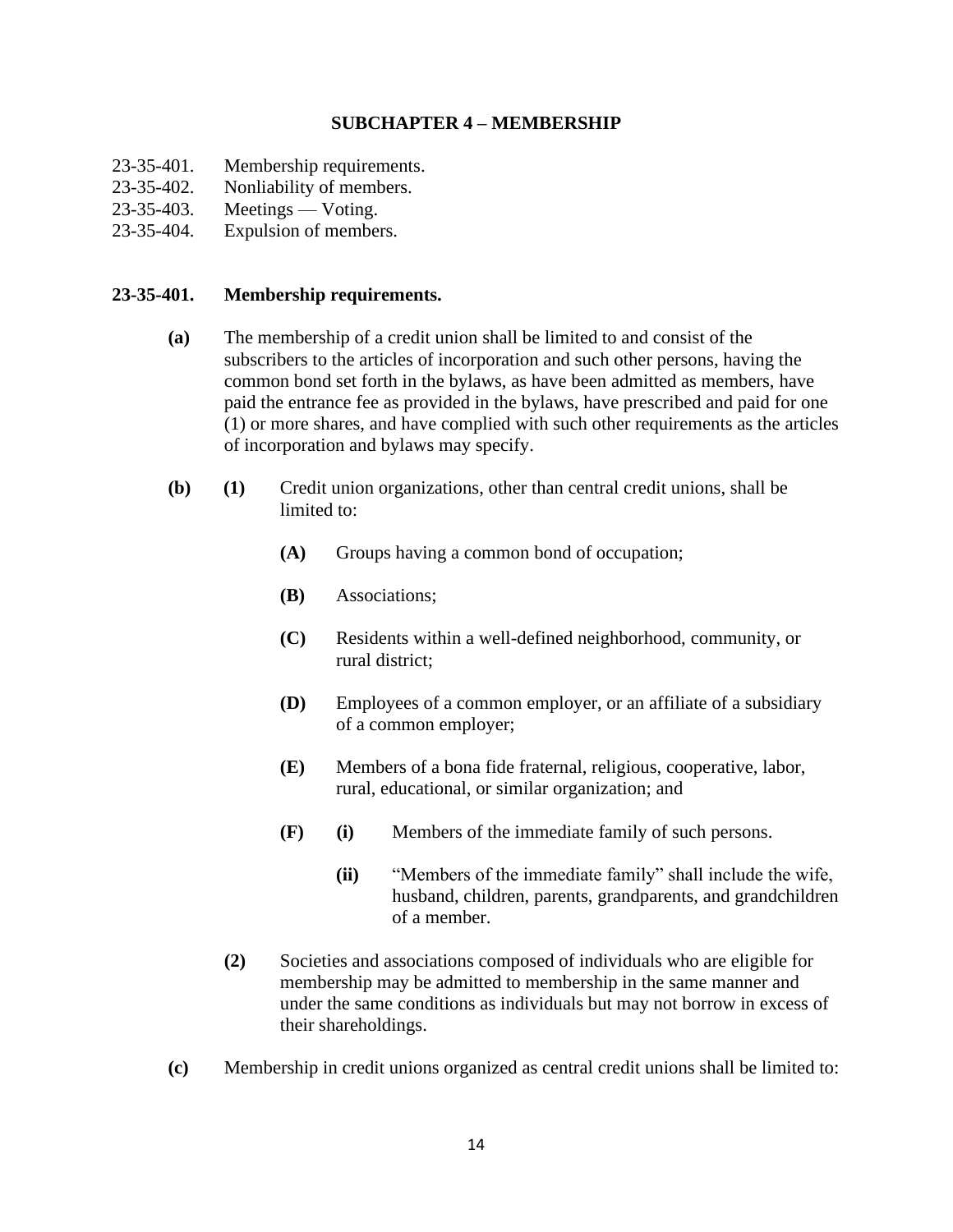- **(1)** Credit unions organized under this chapter and federally chartered credit unions located in Arkansas;
- **(2)** A member of a credit union organized under this chapter or a federally chartered credit union located in Arkansas, if the credit union of which he or she is a member agrees to the membership and will provide an affidavit that at the time the member applies for membership in a central credit union the member has:
	- **(A)** Reached the loan limit at his or her own credit union, and the credit union of which he or she is a member will substantiate in writing the member's loan credibility under such rules and forms as the State Credit Union Supervisor shall prescribe;
	- **(B)** Reached the maximum share limit at his or her own credit union; or
	- **(C)** Reached the maximum share limit at his or her own credit union which is covered by life savings insurance, and the central credit union also provides life savings insurance;
- **(3) (A)** With the approval of the supervisor, employees of an employer with insufficient employees to form and conduct the affairs of a separate credit union and persons in the field of membership of liquidating credit unions and the immediate families of those persons.
	- **(B)** In making his or her determination under this subsection, the supervisor may disregard the common bond requirements of this chapter if he or she finds that the affiliation would benefit the members and be consistent with the purposes of this chapter.
	- **(C)** If the membership of a liquidating credit union is seeking to merge with a central credit union under the provisions of this subdivision  $(c)(3)$ , all provisions of § 23-35-701 shall apply except for the common bond requirements.
	- **(D)** Each employer or liquidating credit union whose employees or members are approved as members of a central credit union shall be specifically named in the common bond section of the bylaws;
- **(4)** Employees of the credit union;
- **(5)** Current members of the credit union if it is converting to a central credit union; and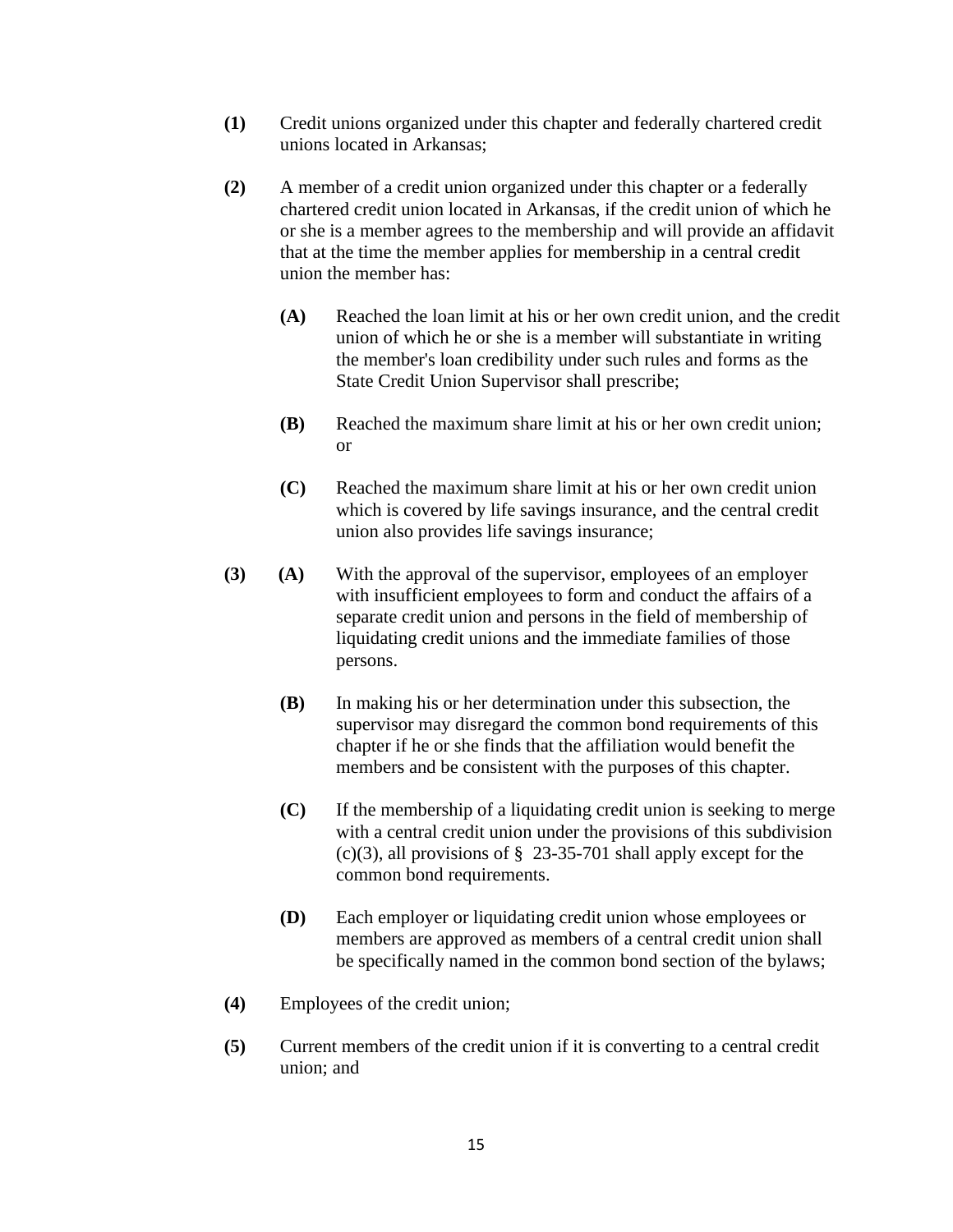**(6)** Employees of the Arkansas Credit Union League.

**HISTORY**. Acts 1971, No. 132, § 7; 1975, No. 530, §§ 5, 6; 1979, No. 206, § 2; A.S.A. 1947, § 67-907.

# **23-35-402. Nonliability of members.**

The members of the credit union shall not be personally or individually liable for the payment of debts of the credit union.

**HISTORY**. Acts 1971, No. 132, § 19; A.S.A. 1947, § 67-919.

#### **23-35-403. Meetings — Voting.**

- **(a)** The annual meeting and special meetings shall be held at the time, place, and in the manner indicated in the bylaws.
- **(b)** At all meetings each member shall have but one (1) vote, irrespective of his or her shareholdings. No member may vote by proxy, but a society or association having membership in the corporation may be represented and vote by one (1) of its members or shareholders, provided that person has been duly authorized by the governing board of the society or association.

**HISTORY**. Acts 1971, No. 132, § 10; A.S.A. 1947, § 67-910.

#### **23-35-404. Expulsion of members.**

- **(a)** A member of a credit union may be expelled by the board of directors of the credit union, but only after he or she has been given an opportunity to be heard regarding the purpose of the expulsion. A written notice of this hearing, setting forth the time, place, and date for the meeting, shall be forwarded to the member by the board together with the charges which serve as the basis for the expulsion.
- **(b)** The member may be expelled for:
	- **(1)** Failure to meet the conditions of his or her membership;
	- **(2)** Failure to carry out his or her obligations to the credit union;
	- **(3)** Conviction of a felony;
	- **(4)** Neglect or refusal to comply with the laws and bylaws under which the credit union operates;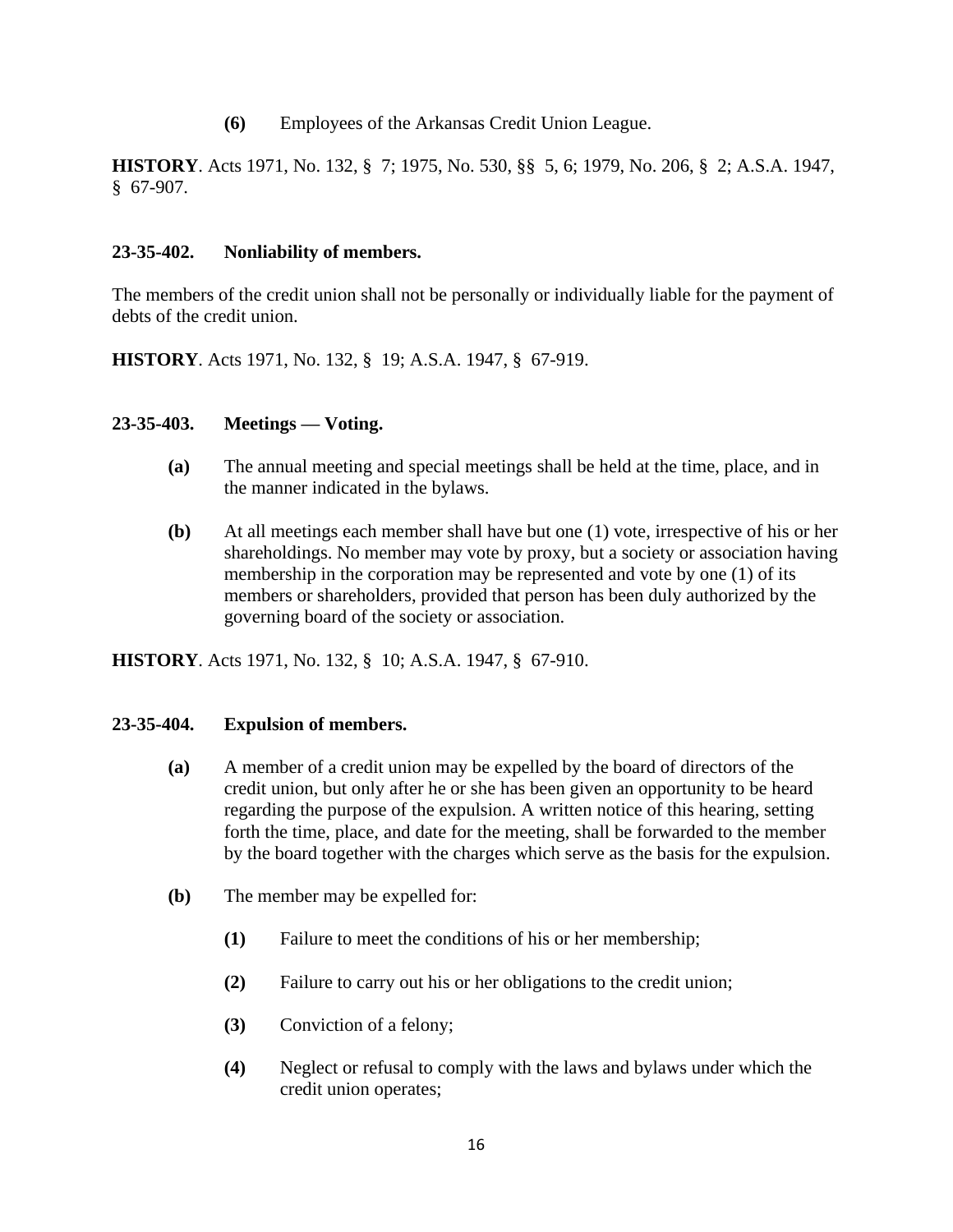- **(5)** Habitual neglect to pay obligations;
- **(6)** Insolvency; or
- **(7)** Bankruptcy.
- **(c)** If the board votes to expel the member, he or she shall remain liable for any sums owed to the credit union for loans or other purposes.
- **(d)** The credit union may require sixty (60) days' written notice to withdraw shares or deposits by the member, as funds become available.

**HISTORY**. Acts 1971, No. 132, § 8; A.S.A. 1947, § 67-908.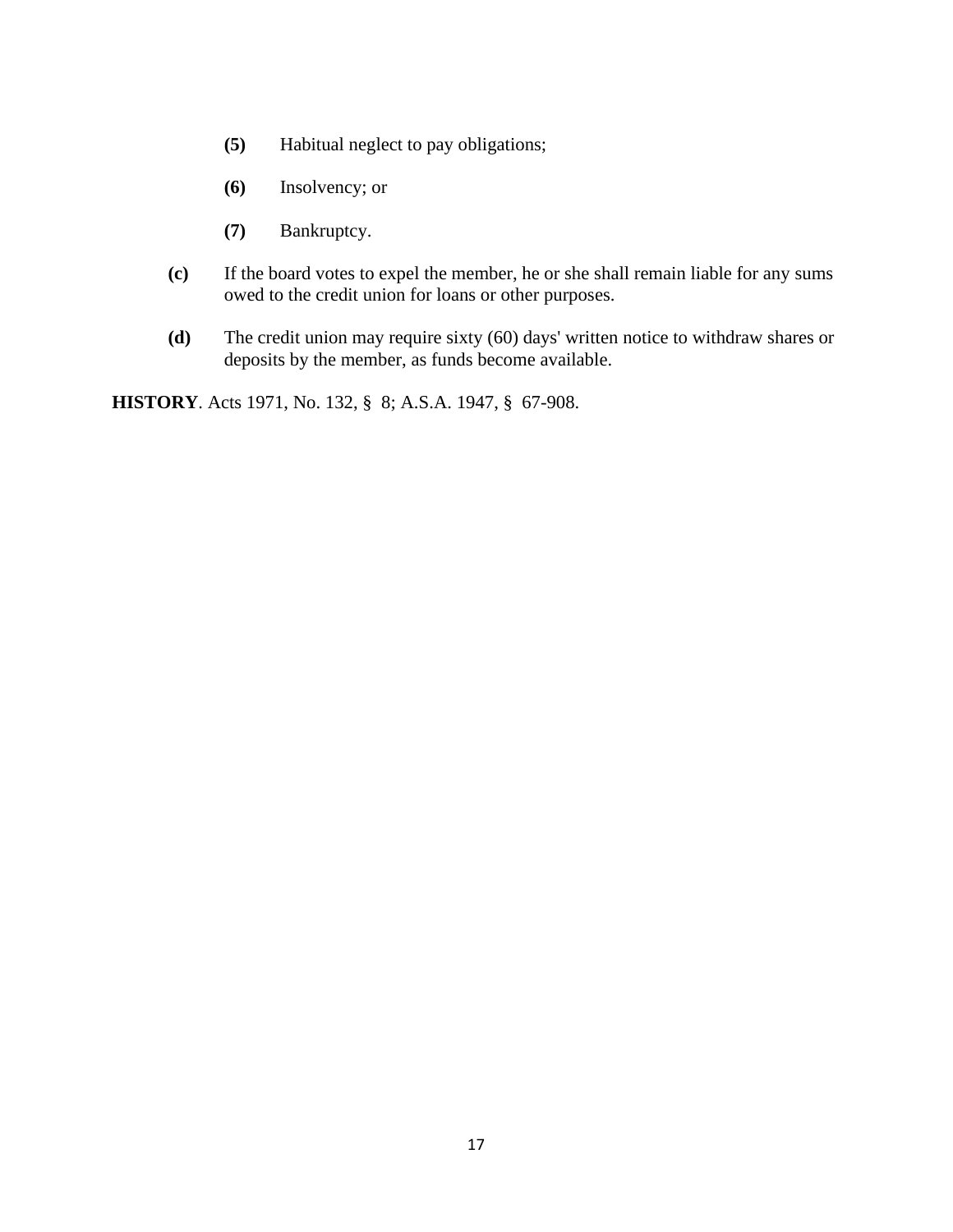# **SUBCHAPTER 5 – SHARES**

- 23-35-501. Shares generally Liens on shares.
- 23-35-502. Shares in name of minor.
- 23-35-503. Shares issued in trust.
- 23-35-504. Joint tenancy in shares and accounts.

#### **23-35-501. Shares generally — Liens on shares.**

- **(a)** A "share" is a term applied to each five dollars (\$5.00), but not more than twentyfive dollars (\$25.00), standing to the share account of a member.
- **(b)** The shares of stock of a credit union shall all be common shares of one (1) class and shall have a par value of five-dollar multiples of not less than five dollars (\$5.00) nor more than twenty-five dollars (\$25.00) per share.
- **(c)** No certificate shall be issued to denote ownership of a share in a credit union.
- **(d)** Shares may be subscribed, paid for, and transferred in such manner as the bylaws may prescribe.
- **(e)** The credit union shall have and may exercise a lien on the shares of any member for any sum due the credit union from the member or for any loan endorsed by him or her.
- **(f)** When the share balance of a member is reduced to less than one (1) fully paid share by the member's action and remains below that amount for a period of one (1) year or longer after the member has received actual notice of that fact, it may be absorbed by a late or service charge upon authorization of the board of directors of the credit union.

**HISTORY**. Acts 1971, No. 132, § 19; 1975 (Extended Sess., 1976), 1182, § 3; 1985, No. 936, § 13; A.S.A. 1947, § 67-919; reen. Acts 1987, No. 995, § 3.

#### **23-35-502. Shares in name of minor.**

- **(a)** Shares may be issued in the name of a minor, if permitted by the articles of incorporation. These shares may be withdrawn by the minor, and payments made on the withdrawals shall be valid.
- **(b)** No minor under sixteen (16) years of age shall be entitled to vote in the meetings of the members either personally or through his or her parent or guardian, nor may he or she become a director or committee member until he or she shall have reached legal age.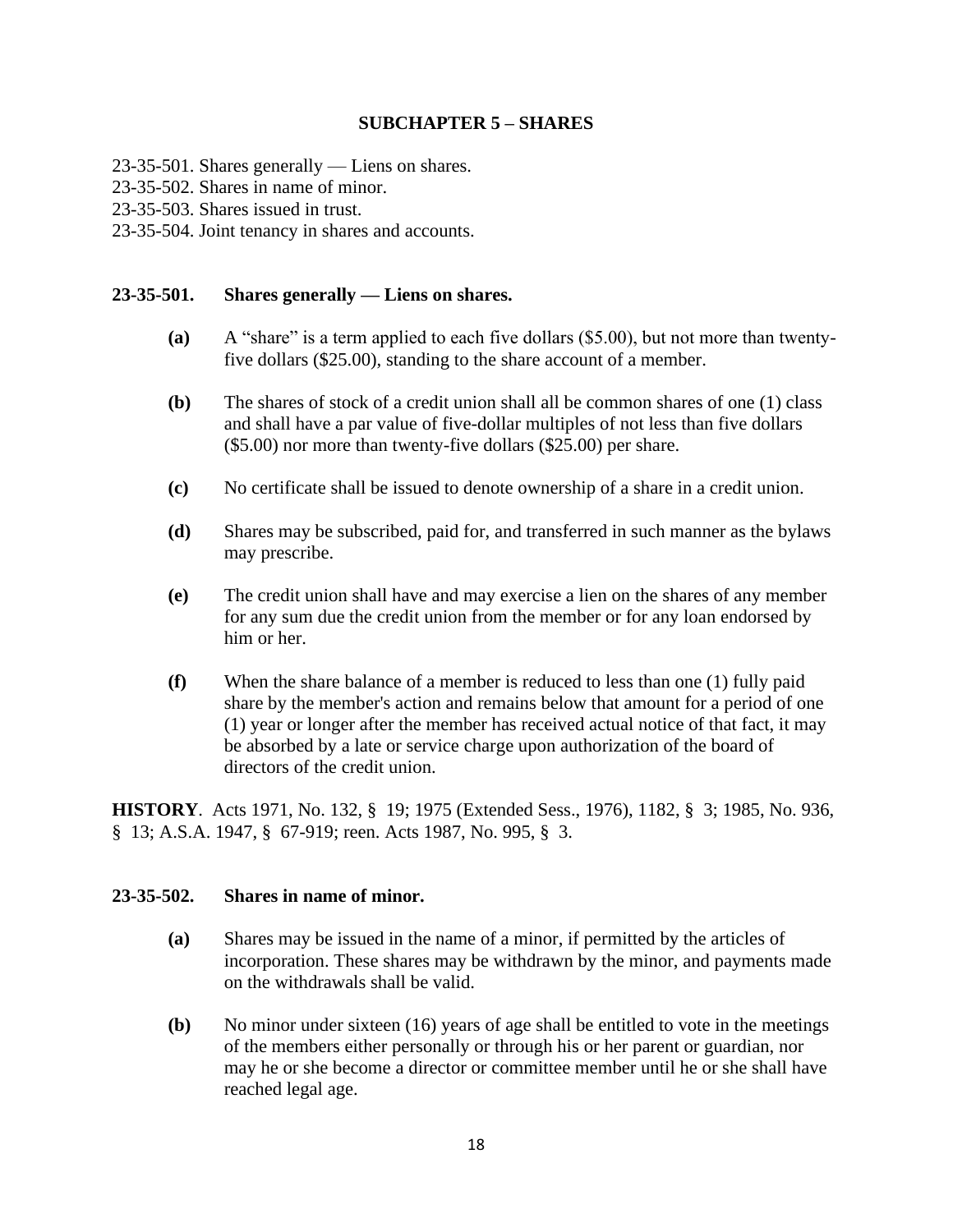# **HISTORY**. Acts 1971, No. 132, § 22; A.S.A. 1947, § 67-922.

### **23-35-503. Shares issued in trust.**

- **(a)** Shares may be issued in the name of a member in trust for a beneficiary, including a minor, but no beneficiary, unless a member in his or her own right, may be permitted to vote, obtain loans, hold office, or be required to pay an entrance fee.
- **(b)** Payment of part or all of the shares issued in trust to the member shall, to the extent of the payment, discharge the liability of the credit union to the member and the beneficiary, and the credit union shall be under no obligation to see the application of the payment.
- **(c)** In the event of the death of the member, and if shares are so issued or held and the credit union has been given no other written evidence of the existence or terms of any trust, the shares and any dividends or interest thereon shall be paid to the beneficiary.

**HISTORY**. Acts 1971, No. 132, § 23; A.S.A. 1947, § 67-923.

# **23-35-504. Joint tenancy in shares and accounts.**

A member may designate any person to hold shares and thrift club accounts with him or her in joint tenancy with the right of survivorship, but no joint tenant, unless a member in his or her own right, shall be permitted to vote, obtain loans, or hold office. Payment of part or all of the joint accounts to any of the joint tenants shall, to the extent of the payment, discharge the liability to all.

**HISTORY**. Acts 1971, No. 132, § 21; A.S.A. 1947, § 67-921.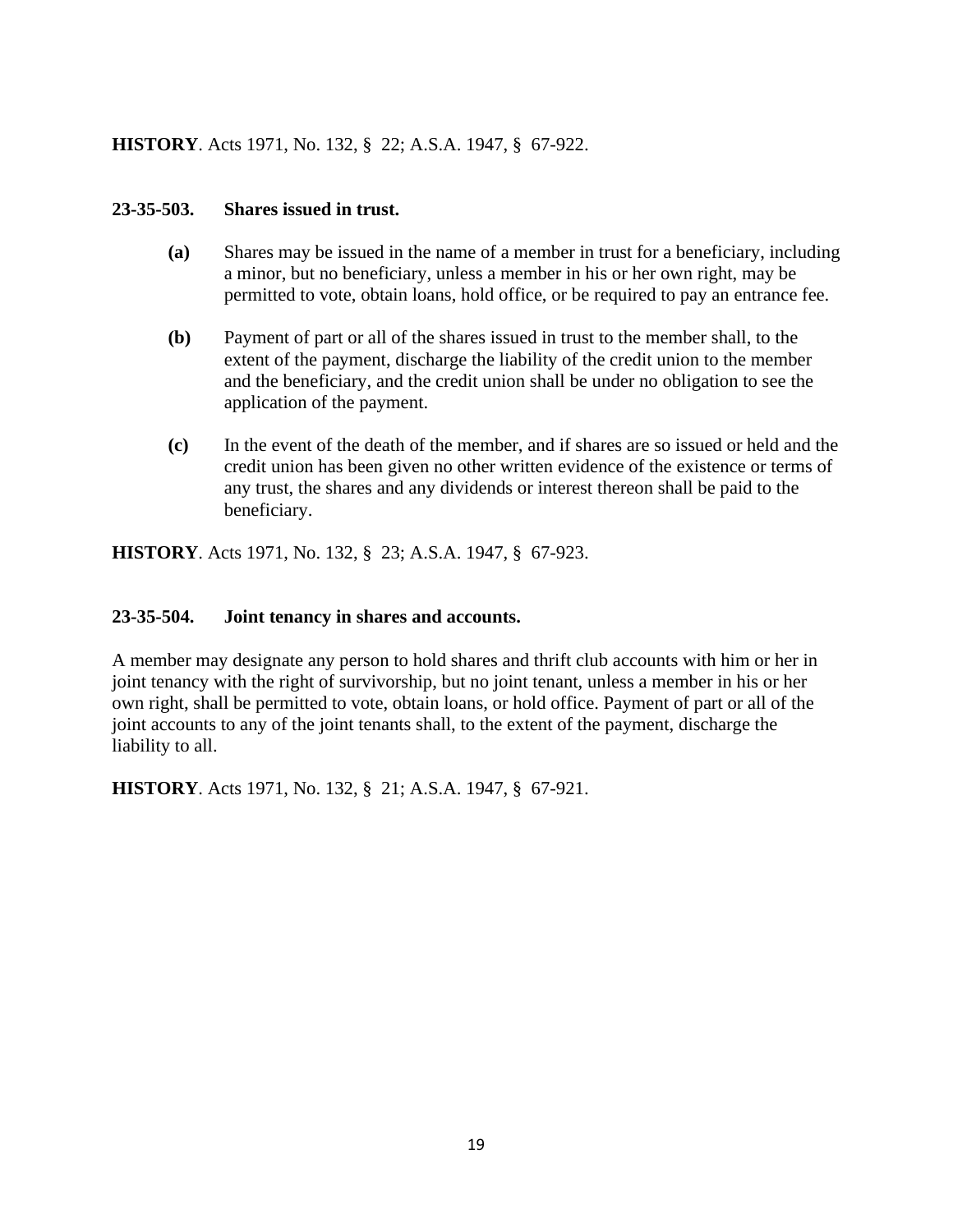# **SUBCHAPTER 6 – OPERATION**

23-35-601. Powers generally. 23-35-602. Christmas and other thrift clubs. 23-35-603. Loans and extensions of credit in advance. 23-35-604. Investment of funds. 23-35-605. Reserves. 23-35-606. Inability to contact members — Transfer of funds to reserves. 23-35-607. Dividends — Definition. 23-35-608. Reduction of assets. 23-35-609. Fiscal year. 23-35-610. Establishment of subsidiary offices. 23-35-611. Records

# **23-35-601. Powers generally.**

A credit union shall have power to:

- **(1)** Make contracts;
- **(2)** Sue and be sued in the name of the credit union;
- **(3)** Adopt and use a common seal and alter it at pleasure;
- **(4)** Purchase, hold, and dispose of property necessary or incidental to its operations;
- **(5)** Require the payment of an entrance or membership fee by any applicant admitted to membership;
- **(6)** Receive from its members payments on shares, which shall include the right to conduct Christmas clubs, vacation clubs, and other such thrift organizations within the membership;
- **(7)** Lend its funds to its members as provided in this chapter;
- **(8)** Purchase insurance on the lives of its members in an amount equal to their respective share and loan balances or any or all of them;
- **(9)** Borrow from any source in an aggregate amount not exceeding sixty percent (60%) of the share balances;
- **(10)** Invest surplus funds as provided in this chapter;
- **(11)** Make deposits in checking or similar type of accounts in state-chartered and federally chartered banks, savings and loan associations, savings banks, and credit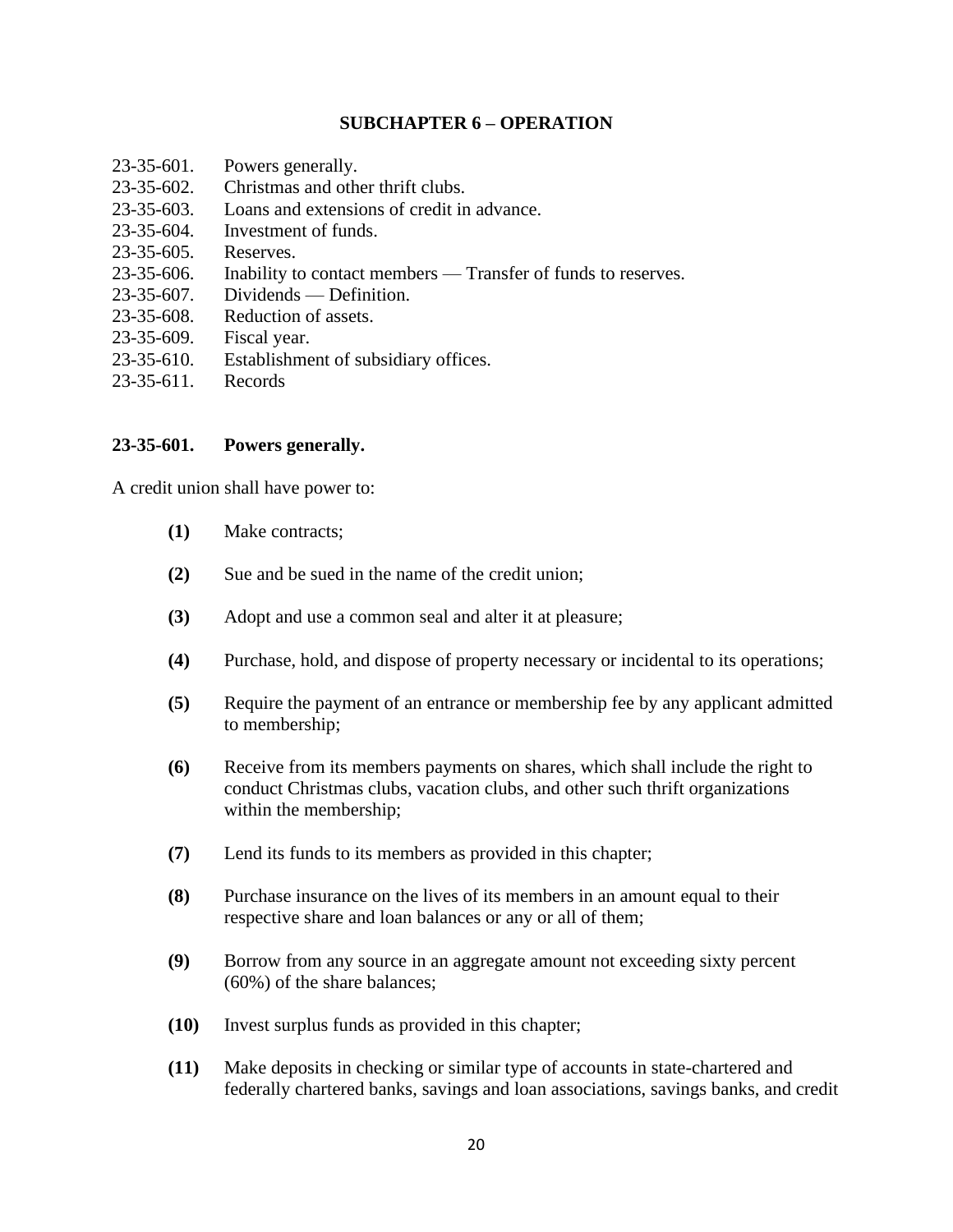unions, which accounts are insured by the Federal Deposit Insurance Corporation, Federal Savings and Loan Insurance Corporation [abolished], or the National Credit Union Administration;

- **(12)** Hold membership in other credit unions organized under this chapter or other acts, in the Arkansas Credit Union League, and in other organizations composed of credit unions;
- **(13)** Declare dividends as provided in this chapter;
- **(14)** Impress a lien upon the shares and accumulation of dividends and interest of any member to the extent of any loans made to him or her directly or indirectly, or on which he or she is surety, and for any dues or charges payable by him or her;
- **(15)** Change its place of business in Arkansas with written notice to the State Credit Union Supervisor; and
- **(16)** Exercise the powers granted corporations organized under the laws of Arkansas and such additional incidental powers as may be necessary or requisite to enable it to promote and effectively carry on its purposes.

**HISTORY**. Acts 1971, No. 132, § 5; 1975, No. 530, §§ 3, 4; 1985, No. 936, § 2; A.S.A. 1947, § 67-905.

# **23-35-602. Christmas and other thrift clubs.**

Christmas clubs, vacation clubs, and other thrift clubs, if provided for the use of members, shall be operated in accordance with such rules as the board of directors of the credit union may prescribe.

**HISTORY**. Acts 1971, No. 132, § 20; A.S.A. 1947, § 67-920; Acts 2019, No. 315, § 2488.

# **23-35-603. Loans and extensions of credit in advance.**

- **(a)** A credit union may loan to members for a provident or productive purpose and upon such security as the bylaws may provide and as the credit committee or loan officer shall approve.
- **(b) (1)** No loan shall bear an interest rate to exceed the highest lawful rate permitted under the Constitution of the State of Arkansas.
	- **(2)** No credit union shall charge the borrower anything of value in connection or in association with the loan, other than repayment of the unpaid principal balance and interest. However, on loans secured by real estate a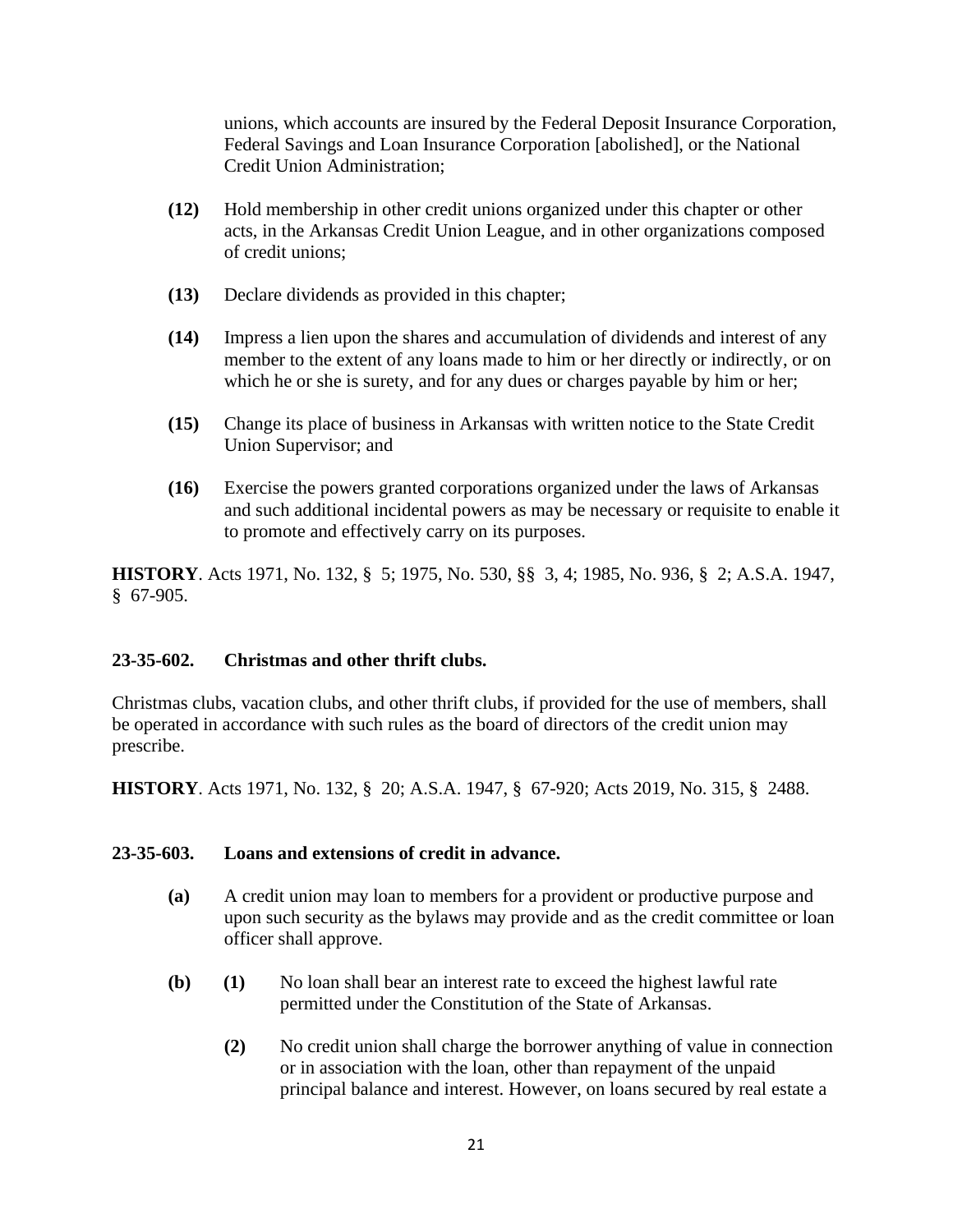credit union may charge a loan origination fee not to exceed three percent (3%) of the original principal balance of the loan. A borrower may be charged for the cost of appraisals and credit investigations. If permitted by the bylaws, the borrowing members may be charged for the cost of the filing fees on security instruments in connection with the transaction.

- **(c)** Every application for a loan shall be made upon a form, which the credit committee has prescribed and the board of directors of the credit union has approved, which shall state at least the purpose for which the loan is desired, the security, if any, offered, the amount of the loan being applied for, and any other information which may be required to determine the financial ability of the applicant to repay the loan.
- **(d)** Every loan shall be evidenced by a written instrument.
- **(e) (1)** No unsecured loan shall be made to any member in an aggregate amount in excess of three thousand dollars (\$3,000).
	- **(2)** No secured loan shall be made to any member in an aggregate amount in excess of ten percent (10%) of the credit union's total assets.
	- **(3)** No loan shall be made to any member if, in the aggregate, the balances of the secured and unsecured loans outstanding to that member exceed ten percent (10%) of the total assets of the credit union.
	- **(4)** Secured and unsecured loans made against joint accounts shall be included in the aggregate and shall not be allocated to each joint tenant in determining the loan amounts set forth in this subsection.
	- **(5)** If the State Credit Union Supervisor in his or her discretion determines that the ten percent (10%) limit as set out in this subsection is operating to the detriment of a credit union, he or she may by rule or order reduce the ten percent (10%) limit.
- **(f) (1)** No loan shall be made unless it has been approved by a loan officer or has received approval of a majority of the members of the credit committee in conformity with the other provisions of this chapter.
	- **(2)** A loan or aggregate of loans to a director or member of the supervisory or credit committee of the credit union making the loan which exceeds six thousand dollars (\$6,000) plus pledged shares shall be approved by a majority of the credit committee and a majority of the board members present. No member of the board or the credit committee may take part in the consideration of his or her loan application.
- **(g) (1)** Loans may be granted to members of the credit union, secured by a first or second mortgage on real estate. The aggregate of the loans shall not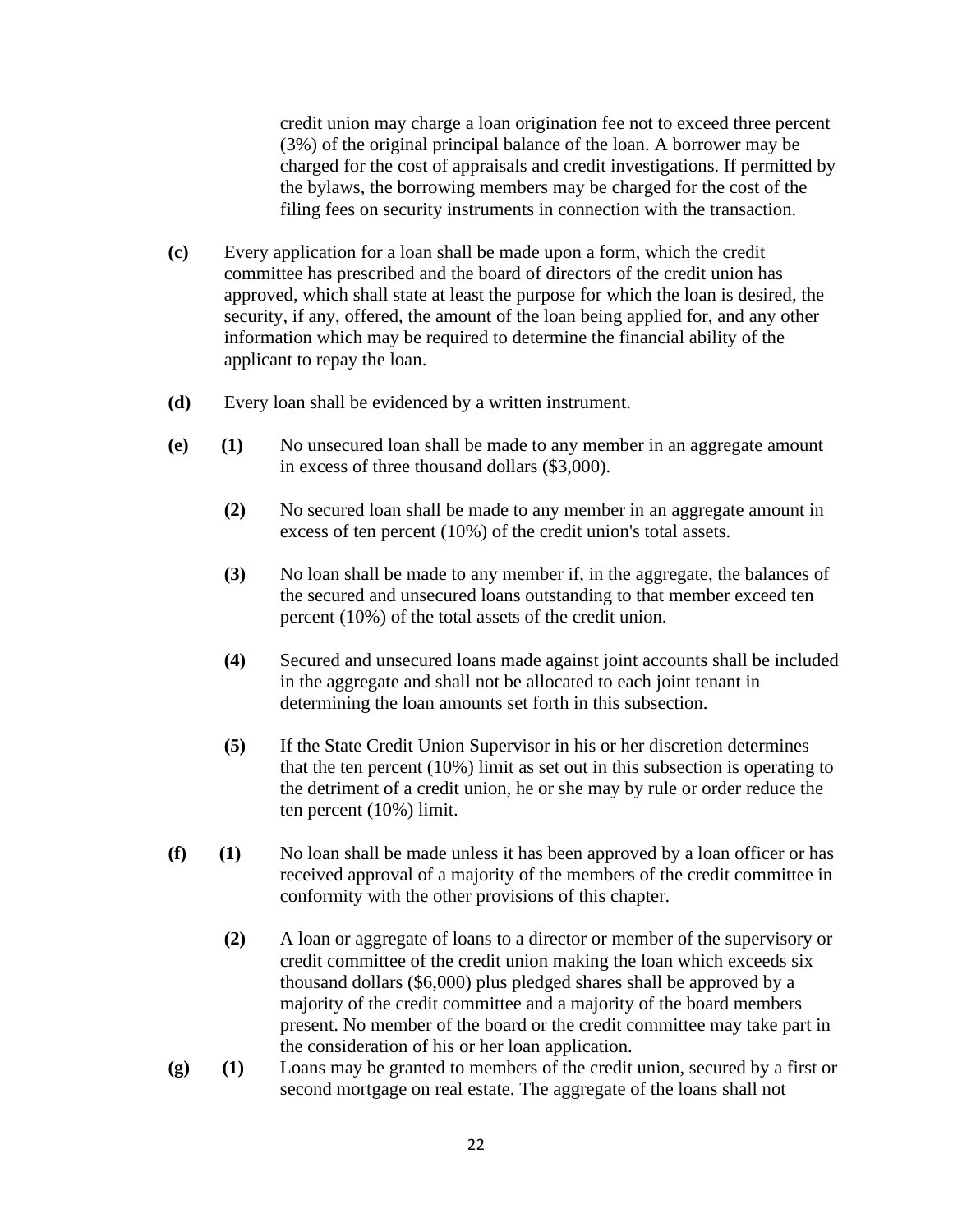exceed eighty percent (80%) of the market value of the real estate which is set forth in an appraisal prepared by an independent qualified real estate appraiser. The loans shall also provide for substantially equal monthly payments for insurance premiums and taxes assessed against the security. The total outstanding balance of all first mortgage loans on real estate shall not exceed thirty percent (30%) of the outstanding shares of the credit union.

- **(2)** For purposes of this subsection and applicable rules:
	- **(A)** "Appraisal" means an objective estimate of value based upon a physical examination and evaluation which shall disclose the market value of the security offered by use of the market sales approach which shall be supported by an analysis of comparable properties in the immediate area. The market value shall also be supported by use of the cost and income appraisal methods if conditions warrant and shall include documentation of the purchase price of the property offered as security;
	- **(B)** "Independent qualified real estate appraiser" means a person who is experienced in the appraisal of the type of real estate being offered as security, who is actively engaged in real estate appraisal work and whose qualifications are demonstrated by membership in a national professional appraisal organization, or who is licensed to appraise in the state in which the real estate is located, or who is acceptable as an appraiser by an insuring or guaranteeing agency of the federal or state government and who has no present or contemplated future interest in the property being appraised; and
	- **(C)** "Market value" means the highest price which real property will bring in a competitive and open market under all conditions requisite to a fair sale, the buyer and seller each acting prudently and knowledgeably, and assuming the price is not affected by undue stimulus.
- **(h) (1)** A credit union may make any loan insured by any federal program on terms set out in the applicable federal legislation, and that insurance shall be deemed adequate security.
	- **(2) (A)** In addition to generally accepted types of security, the endorsement of a note by a guarantor or assignment of shares or wages, in a manner consistent with the laws of Arkansas, shall be deemed security within the meaning of this chapter.
		- **(B)** For purposes of this subsection and applicable rules a "guarantor" means one who enters into an enforceable guaranty agreement and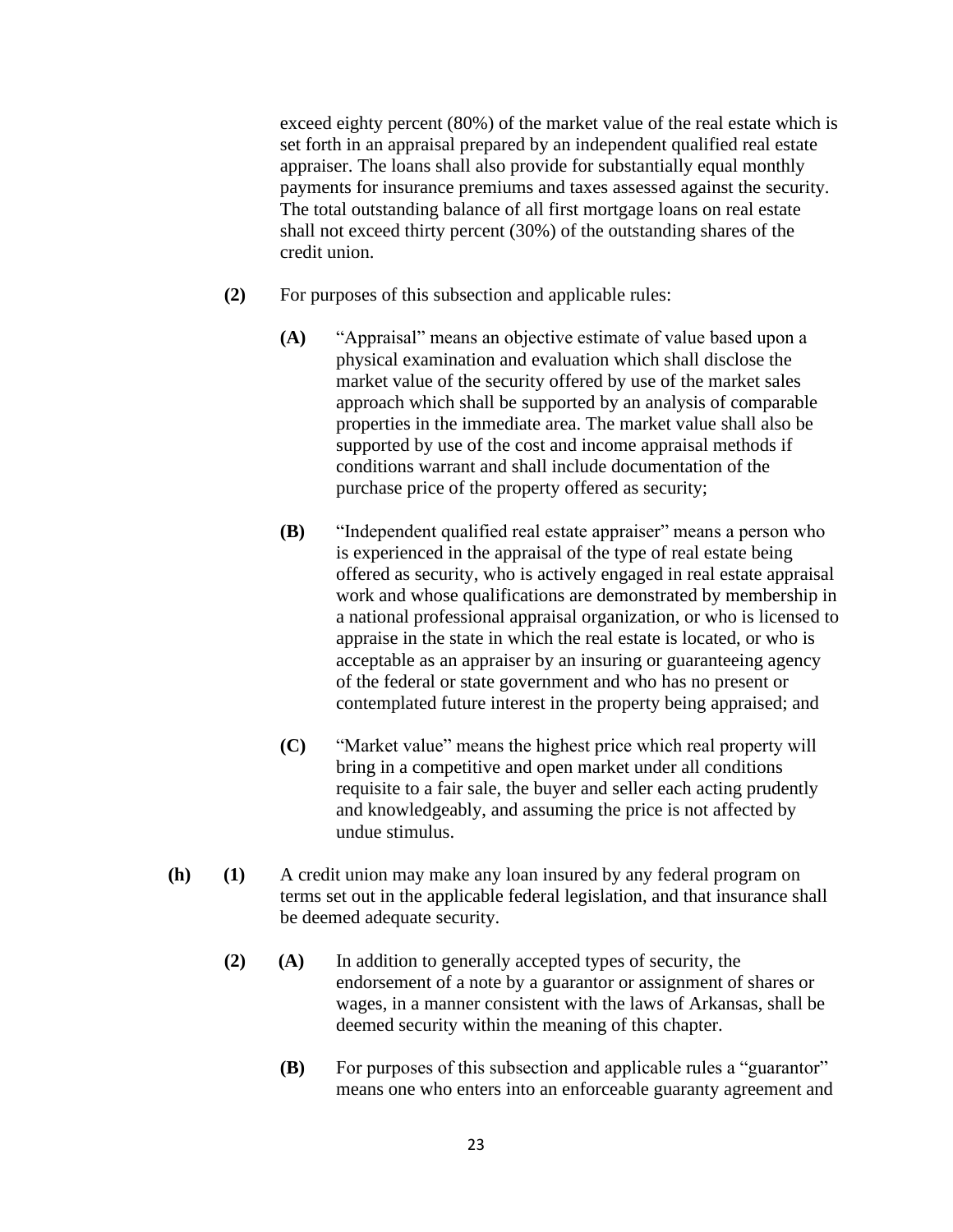provides current financial statements showing a net worth free of homestead and subject to execution in an amount at least equal to the amount of the loan.

- **(C)** The guaranty agreement and the financial statements must be presented to the credit committee of the credit union for consideration and then placed in the file of the borrower.
- **(3)** The adequacy of all securities shall be within the determination of the credit committee or loan officer, subject to the provisions of this chapter and the bylaws.
- **(i)** A member may receive a loan in installments or in one (1) sum, and he or she may pay the whole or any part of this loan on any day in which the credit union office is open for business.
- **(j)** The credit committee may approve an extension of credit in advance, upon its own motion or upon application by a member, and loans may be granted to the member within the limits of the extension of credit. When an extension of credit has been approved, applications for loans need no further consideration as long as the aggregate obligation does not exceed the limits of the extension of credit. The credit committee shall review all extensions of credit at least once a year, and any extension of credit shall expire if the member becomes more than ninety (90) days delinquent in his or her obligations to the credit union.
- **(k)** No director, member of the credit or supervisory audit committee, or credit union employee shall cosign, endorse, or act as a guarantor for any borrower from the credit union.

**HISTORY**. Acts 1971, No. 132, § 16; 1975, No. 530, §§ 13-15; 1975 (Extended Sess., 1976), No. 1182, § 2; 1979, No. 206, § 5; 1985, No. 936, §§ 8-11; A.S.A. 1947, § 67-916; Acts 1987, No. 750, § 1; reen. 1987, No. 995, § 2.

# **23-35-604. Investment of funds.**

Funds not used in loans to members may be invested:

**(1)** In capital shares, obligations, or preferred stock issues of any agency or association organized either as a stock company, mutual association, or membership corporation, provided that the membership or stockholdings, as the case may be, of the agency or association are confined or restricted to credit unions or organizations of credit unions and provided that the purposes for which the agency or association is organized are designed to service or otherwise assist credit union operations;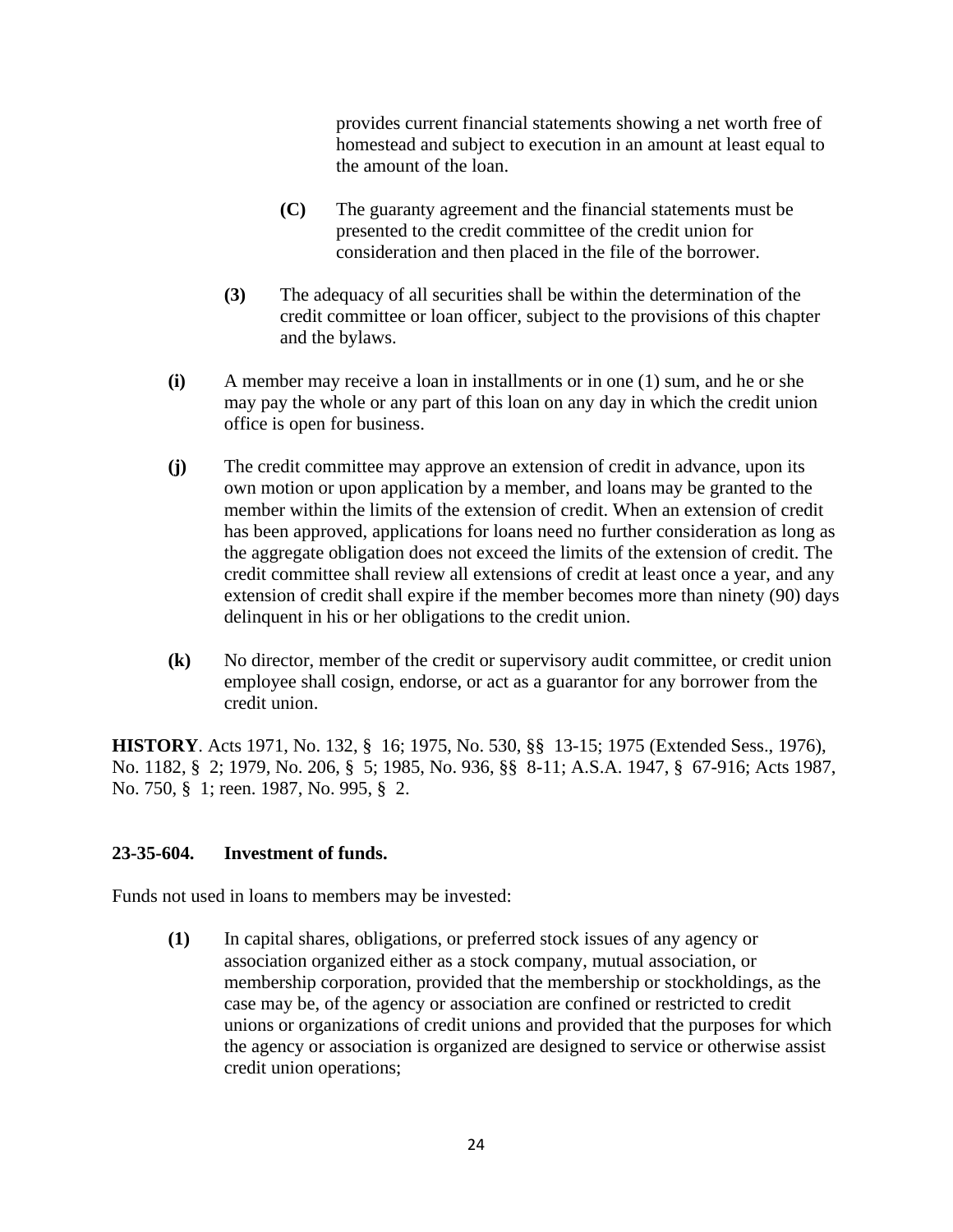- **(2)** In obligations of the State of Arkansas or any subdivision thereof;
- **(3)** In obligations of the United States or securities fully guaranteed as to principal and interest thereby;
- **(4)** In shares of a cooperative society organized under local or national cooperative laws, in an amount not exceeding ten percent (10%) of the shares and surplus of the credit union;
- **(5)** In any investment legal for fiduciaries, savings banks, or trust companies in Arkansas;
- **(6)** In loans to other credit unions, in an amount not to exceed thirty-three and onethird percent (33⅓%) of the shares and unimpaired surplus of the lending credit union; and
- **(7)** In an aggregate amount not exceeding twenty-five percent (25%) of the allocations to the reserve fund, in any agency or association of the type described in subdivision (1) of this section, provided the purposes of any such agency or association are designed to assist in establishing and maintaining liquidity, solvency, and security in credit union operations.

**HISTORY**. Acts 1971, No. 132, § 25; A.S.A. 1947, § 67-925.

# **23-35-605. Reserves.**

- **(a)** At the end of each accounting period, the gross income shall be determined. From this amount, there shall be set aside, as a regular reserve against losses on loans and against such other losses as may be specified in rules prescribed under this chapter, sums in accordance with the following schedule:
	- **(1)** A credit union in operation for more than four (4) years and having assets of five hundred thousand dollars (\$500,000) or more shall set aside:
		- **(A)** Ten percent (10%) of gross income until the regular reserve shall equal four percent (4%) of the total of outstanding loans and risk assets; then
		- **(B)** Five percent (5%) of gross income until the regular reserve shall equal six percent (6%) of the total of outstanding loans and risk assets;
	- **(2)** A credit union in operation less than four (4) years or having assets of less than five hundred thousand dollars (\$500,000) shall set aside ten percent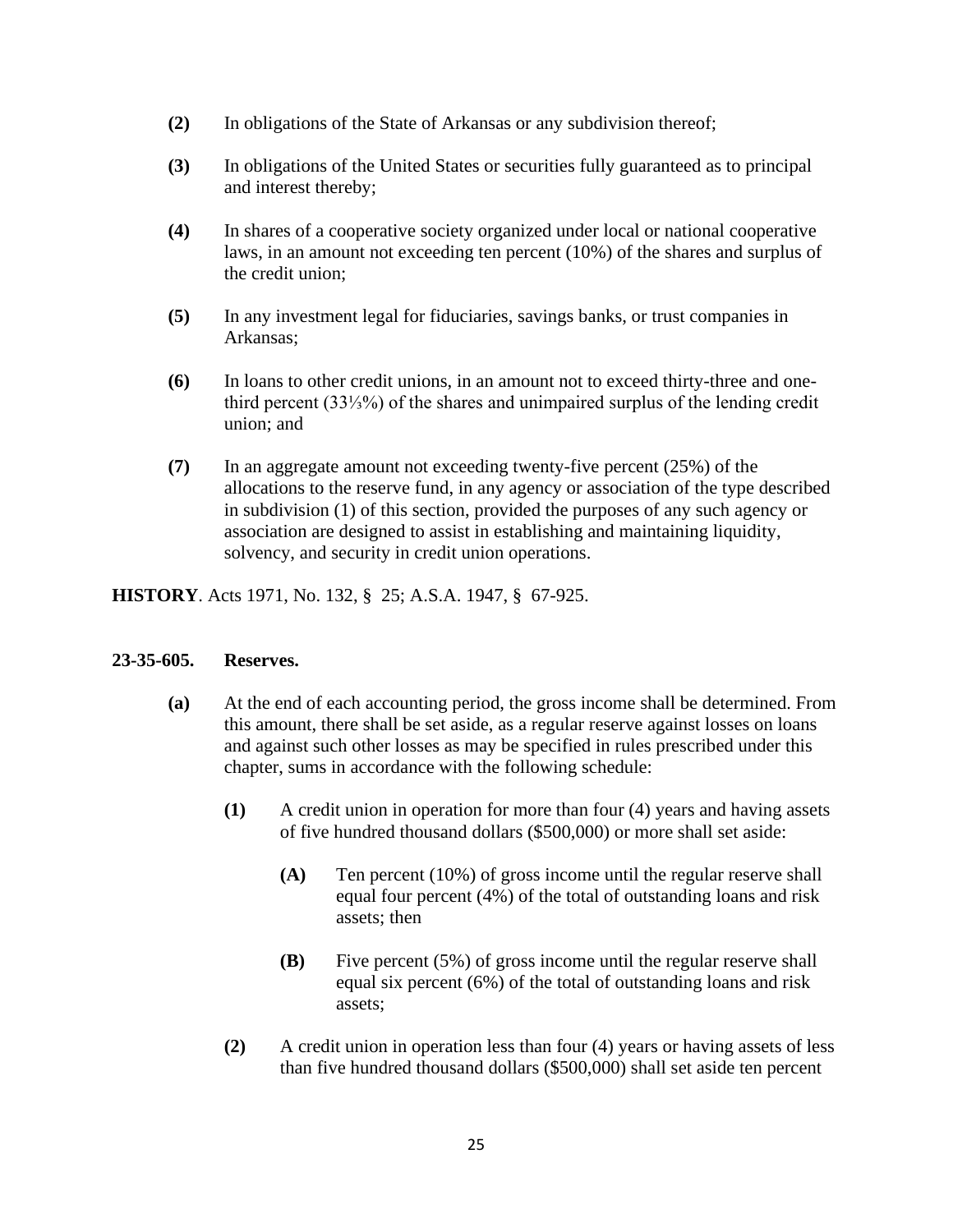(10%) of gross income until the regular reserve shall equal seven and onehalf percent (7½%) of the total of outstanding loans and risk assets; and

- **(3)** Whenever the regular reserve falls below the stated percent of the total of outstanding loans and risk assets, it shall be replenished by regular contributions in such amounts as may be needed to maintain the stated reserve goals.
- **(b)** The State Credit Union Supervisor may decrease the reserve requirement set forth in subsection (a) of this section when, in his or her opinion, a decrease is necessary or desirable. The supervisor may also require special reserves to protect the interests of members either by rule or for an individual credit union in any special case.
- **(c)** The reserve fund shall belong to the credit union and shall be used to meet all losses from uncollectable loans and shall not be distributed except on liquidation of the credit union or in accordance with a plan approved or ordered by the supervisor.

**HISTORY**. Acts 1971, No. 132, § 26; 1979, No. 206, § 7; 1985, No. 936, § 15; A.S.A. 1947, § 67-926; Acts 2019, No. 315, § 2489.

# **23-35-606. Inability to contact members — Transfer of funds to reserves.**

- **(a) (1)** If a credit union is unable to contact a member, beneficiary, or other person by first class mail at the last address shown on the records of the credit union, and if such inability continues for a period of more than three (3) years, then all shares, accounts, dividends, interest, and other sums due to or standing in the name of the member, beneficiary, or other person may, by action of the board of directors of the credit union, be credited to accounts payable, and thereafter no dividends or interest will accrue thereto.
	- **(2)** The member shall have the right to reclaim any such sums by proper judicial proceedings commenced within an additional four (4) years after the action by the board.
- **(b)** This section shall not apply to shares, accounts, dividends, interest, and other sums due to or standing in the name of two (2) or more persons unless the credit union is unable to contact any of those persons in the manner and during the period specified in this section.
- **(c)** Nothing contained in this section shall exempt a credit union from the Arkansas Uniform Unclaimed Property Act, § 18-28-201 et seq.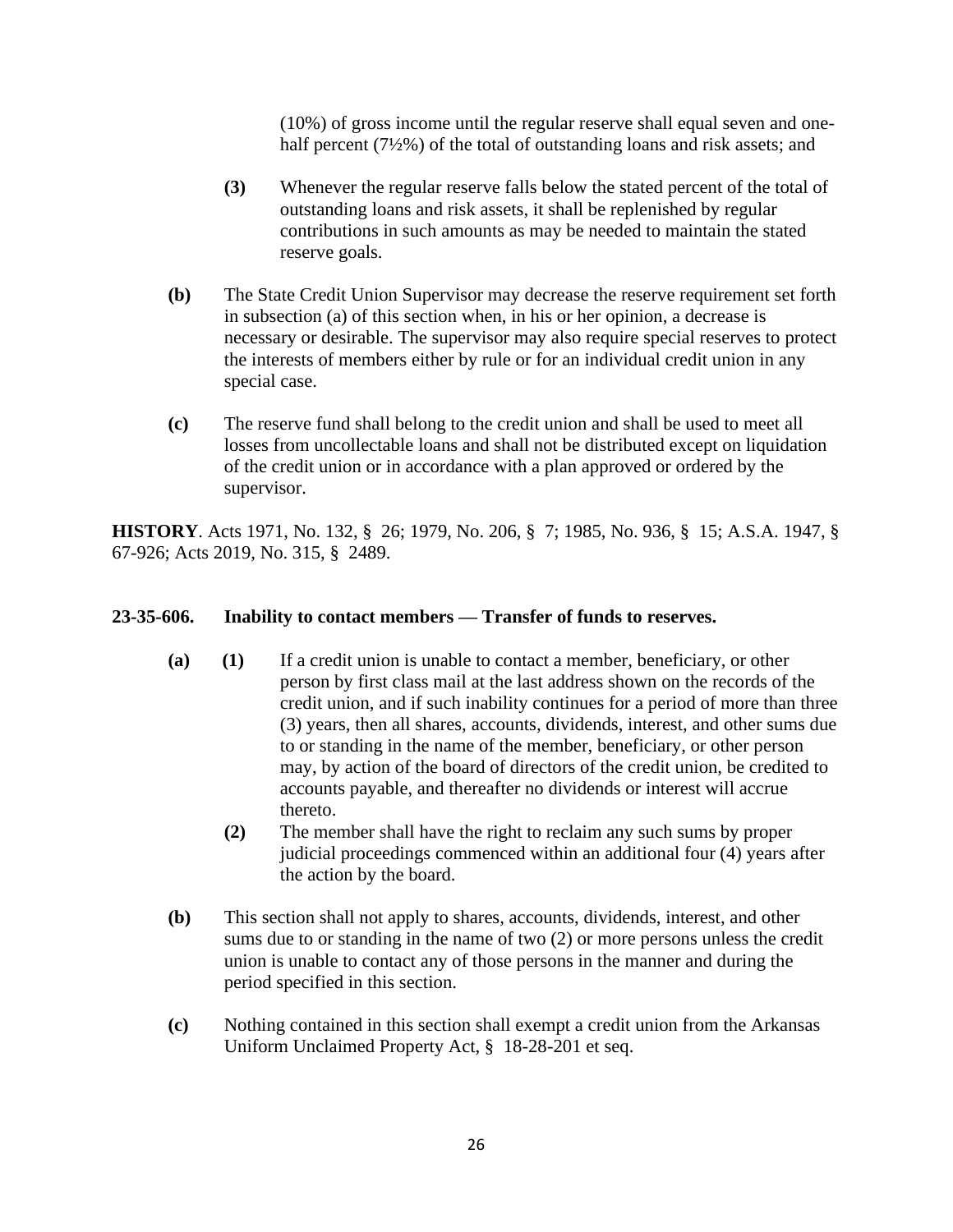**HISTORY**. Acts 1971, No. 132, § 24; 1975, No. 530, § 16; 1985, No. 936, § 14; A.S.A. 1947, § 67-924.

# **23-35-607. Dividends — Definition.**

- **(a)** At such intervals as the board of directors of the credit union may authorize and after provision for required reserves, the board may declare, pursuant to such rules as may be issued by the State Credit Union Supervisor, a dividend to be paid at different rates on different types of shares and at different rates and maturity dates in the case of share certificates.
- **(b) (1)** Dividend credit may be accrued on various types of shares and share certificates as authorized by the board.
	- **(2)** Dividend credit for a month may be accrued on shares which are or become fully paid up during the first fifteen (15) days of that month.
	- **(3)** No dividends shall be paid on shares which are withdrawn during the dividend period.
- **(c) (1)** No dividend shall be declared or paid at a time when the credit union is insolvent or when the payments thereof would render the credit union insolvent.
	- **(2)** Insolvency shall be determined by the supervisor to have occurred when:
		- **(A)** A credit union cannot meet its obligations as they come due in the normal course of business; or
		- **(B)** Considering the credit union's assets and liabilities, the net recoverable assets, if made immediately available, would not be sufficient to discharge the credit union's obligations to its creditors and members.
	- **(3)** As used in this subsection, "net recoverable assets" means all assets of the credit union as reflected in a balance sheet which has been prepared using generally accepted accounting principles less the following:
		- **(A)** Any uncollectible or unrecoverable asset;
		- **(B)** Ten percent (10%) of the unpaid balances of all loans delinquent more than two (2) months but less than six (6) months, twenty-five percent (25%) of the unpaid balances of all loans delinquent from six (6) months to less than twelve (12) months, eighty percent (80%) of the unpaid balances of loans delinquent twelve (12) months but less than sixteen (16) months, and one hundred percent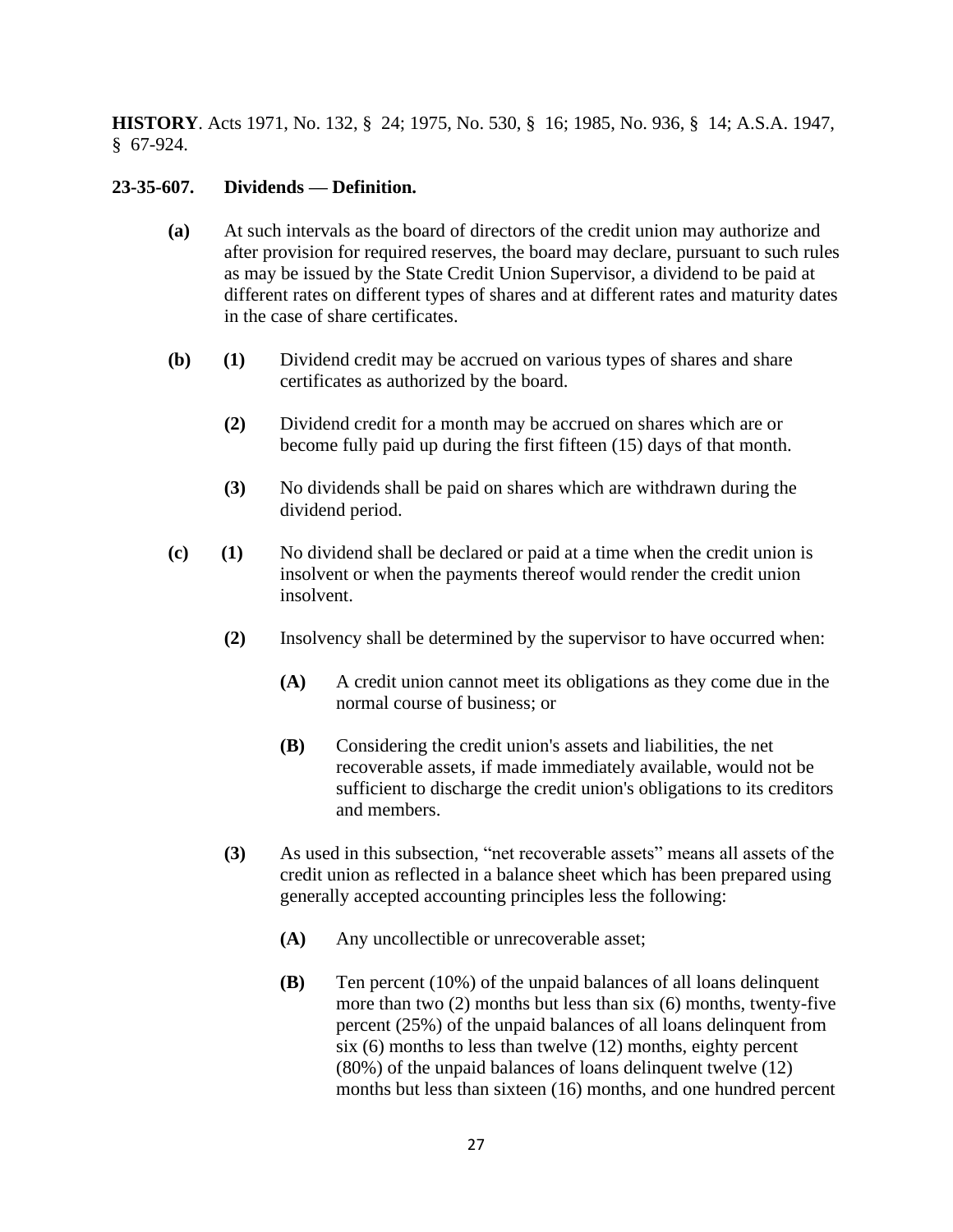(100%) of the unpaid balances of all loans delinquent sixteen (16) months or more.

**(d)** Each individual who has met the requirements for membership shall be entitled to, and paid, a dividend on his or her fully paid shares as declared by the board.

**HISTORY**. Acts 1971, No. 132, § 27; 1975, No. 530, § 17; 1979, No. 206, § 8; 1985, No. 936, §§ 16-18; A.S.A. 1947, § 67-927; Acts 2019, No. 315, § 2490.

# **23-35-608. Reduction of assets.**

When the losses of a credit union resulting from a depreciation in value of its loans or investments, or otherwise, exceed its undivided earnings and reserve fund so that the estimated value of its assets is less than the total amount due the shareholders, the credit union may by a majority vote of the entire membership order a reduction in the shares of each of its shareholders to divide the loss proportionately among the members. If thereafter the credit union shall realize from its assets a greater amount than was fixed by the order of reduction, the excess shall be divided among the shareholders whose assets were reduced, but only to the extent of the reduction.

**HISTORY**. Acts 1971, No. 132, § 28; A.S.A. 1947, § 67-928.

# **23-35-609. Fiscal year.**

The fiscal year of all credit unions subject to the provisions of this chapter shall end on December 31.

**HISTORY**. Acts 1971, No. 132, § 9; A.S.A. 1947, § 67-909.

# **23-35-610. Establishment of subsidiary offices.**

- **(a)** A credit union shall have the power to establish offices at locations other than its main office if the maintenance of those offices is reasonably necessary to furnish services to its membership. No additional offices shall be established to serve persons who are not entitled to membership, as defined in the common bond provision of the articles of incorporation, and who would not be entitled to services of the credit union at its main office.
- **(b)** All books of account shall be maintained at the main office of the credit union.
- **(c)** The State Credit Union Supervisor shall grant prior written approval for the establishment of subsidiary offices. He or she shall have the authority to issue notice and hold a public hearing to determine if the establishment of the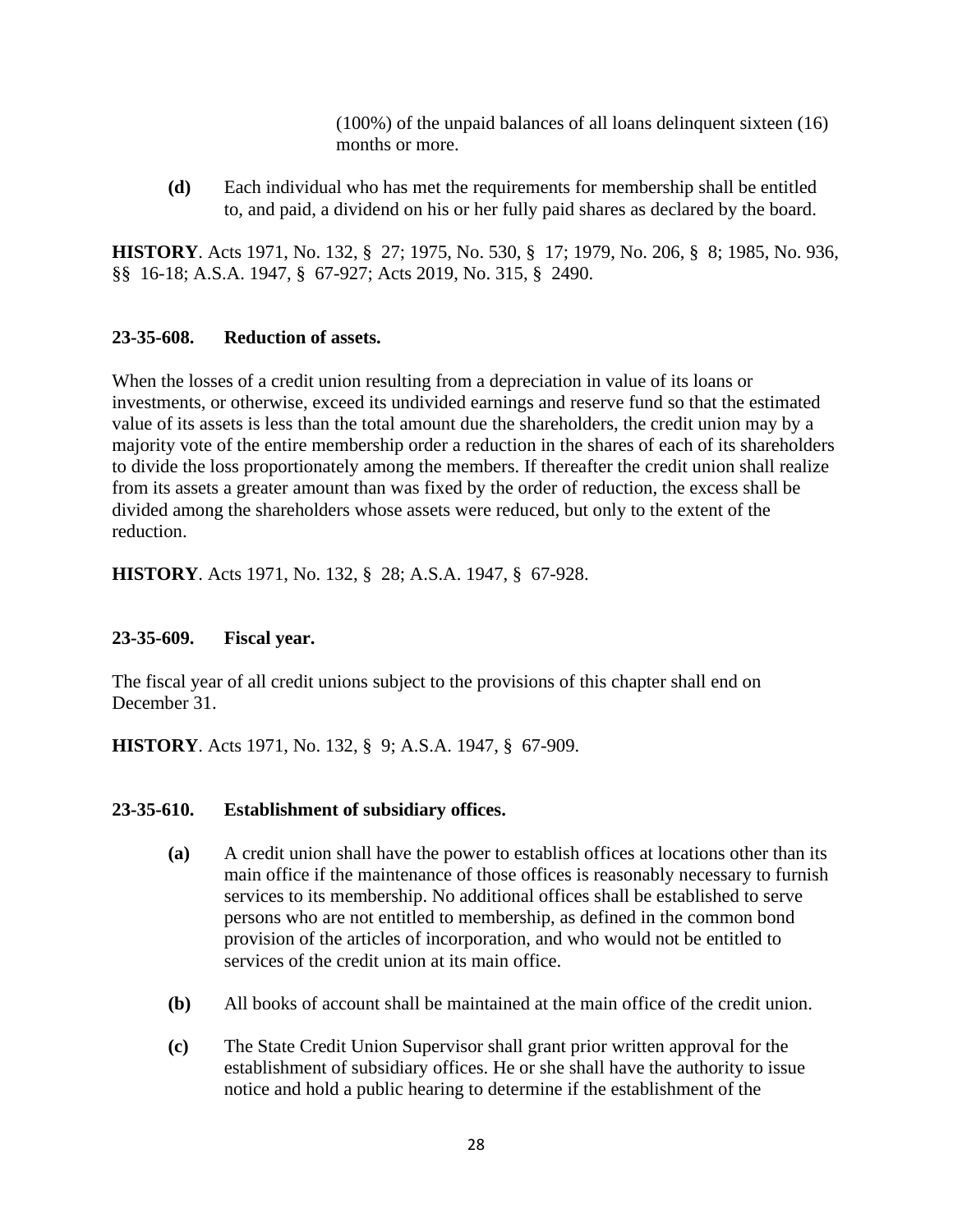subsidiary office or offices is necessary and in the best interests of the credit union.

**HISTORY**. Acts 1971, No. 132, § 39; A.S.A. 1947, § 67-939.

# **23-35-611. Records**

- **(a)** All credit union records shall be kept for a period of five (5) years from the date of making them or from the date of the last entry thereon.
- **(b)** No credit union shall be required to make receipt for payment except as may be provided in the bylaws, nor shall it be necessary to endorse a note showing date of payments or balance due.

**HISTORY**. Acts 1971, No. 132, § 32; A.S.A. 1947, § 67-932.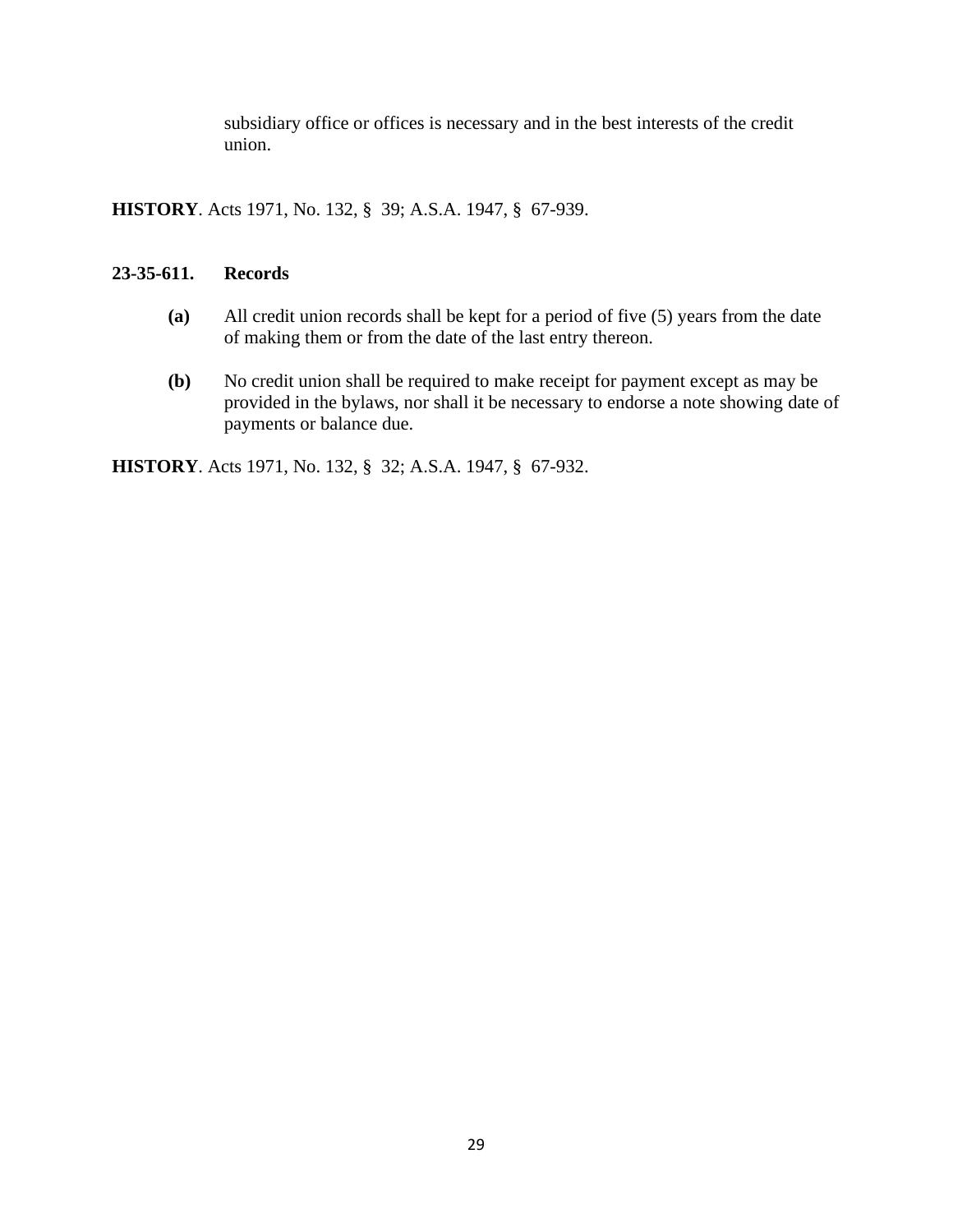# **SUBCHAPTER 7 – MERGER, CONVERSION, OR DISSOLUTION**

- 23-35-701. Merger.
- 23-35-702. Conversion to or from federal credit union.
- 23-35-703. Voluntary dissolution.
- 23-35-704. Suspension of operations Involuntary liquidation.
- 23-35-705. Procedure for liquidation or dissolution.

#### **23-35-701. Merger.**

- **(a)** Any credit union other than a central credit union may, with the approval of the State Credit Union Supervisor, merge with any other credit union under the existing charter of the other credit union, pursuant to any plan agreed upon by the majority of the board of directors of each credit union joining in the merger and approved by the affirmative vote of a majority of the members of each credit union present at the meetings of members duly called for that purpose. The supervisor may waive the common bond requirement of this chapter for merging credit unions if he or she determines that good cause has been shown for waiving the requirement and that the merger is consistent with the purposes of this chapter.
- **(b) (1)** After agreement by the directors and approval by the members of each credit union, the president and secretary of each credit union shall execute a certificate of merger, which shall set forth all of the following:
	- **(A)** The time and place of the meeting of the board of directors at which the plan was agreed upon;
	- **(B)** The vote in favor of adoption of the plan;
	- **(C)** A copy of the resolution or other action by which the plan was agreed upon;
	- **(D)** The time and place of the meeting of the members at which the plan agreed upon was approved;
	- **(E)** The vote by which the plan was approved by the members; and
	- **(F)** Such other provisions as set by rule or order of the supervisor.
	- **(2)** The certificates and a copy of the plan of merger agreed upon shall be forwarded to the supervisor and, if approved, returned to the merging credit unions.
- **(c)** Upon any such merger so effected, all property, property rights, and interests of the merged credit union shall vest in the surviving credit union without deed,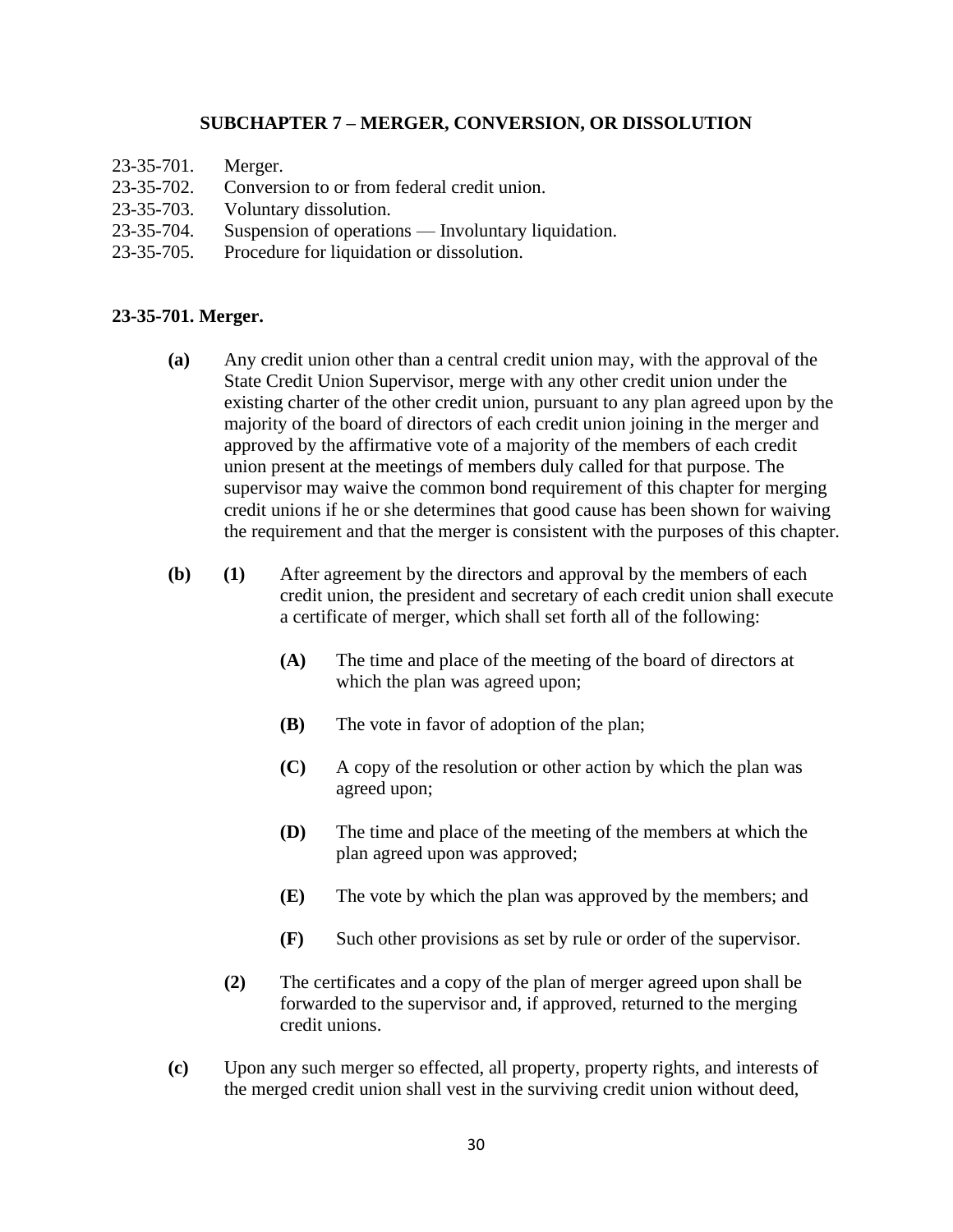endorsement, or other instrument of transfer. All debts, obligations, and liabilities of the merged credit union shall be deemed to have been assumed by the surviving credit union under whose charter the merger was effected.

**(d)** This section shall be construed, whenever possible, to permit a credit union chartered under any other act to merge with one subject to the provisions of this chapter.

**HISTORY**. Acts 1971, No. 132, § 29; 1975, No. 530, § 18; A.S.A. 1947, § 67-929.

# **23-35-702. Conversion to or from federal credit union.**

The State Credit Union Supervisor shall issue rules to permit the conversion of a credit union operating under this chapter to a federal credit union and the conversion of a federal credit union to a credit union operating under this chapter.

**HISTORY**. Acts 1971, No. 132, § 36; A.S.A. 1947, § 67-936; Acts 2019, No. 315, § 2491.

# **23-35-703. Voluntary dissolution.**

A credit union may elect to dissolve voluntarily and wind up its affairs in the following manner:

- **(1)** The board of directors of the credit union shall adopt a resolution recommending that the credit union be dissolved voluntarily and directing that the question of dissolution be submitted to a regular or special meeting of the members;
- **(2)** After the adoption of the resolution to voluntarily dissolve, no receipts shall be accepted nor withdrawals permitted from its share or deposit accounts, nor shall any loans be made nor any dividends declared nor paid pending final determination by its membership on the voluntary dissolution;
- **(3)** At a meeting called to consider the matter, a majority of the entire membership may vote to dissolve the credit union, provided a notice of the meeting was mailed to the members of the credit union at least ten (10) days prior thereto. Any member not present at the meeting may, within the next twenty (20) days, vote in favor of dissolution by signing a statement in a form approved by the State Credit Union Supervisor, and the vote shall have the same force and effect as if cast at the meeting;
- **(4)** The credit union shall thereupon immediately cease to do business, except for the purpose of liquidation; and
- **(5)** The president and the secretary of the credit union shall, within five (5) days following the meeting, notify the supervisor of intention to liquidate and shall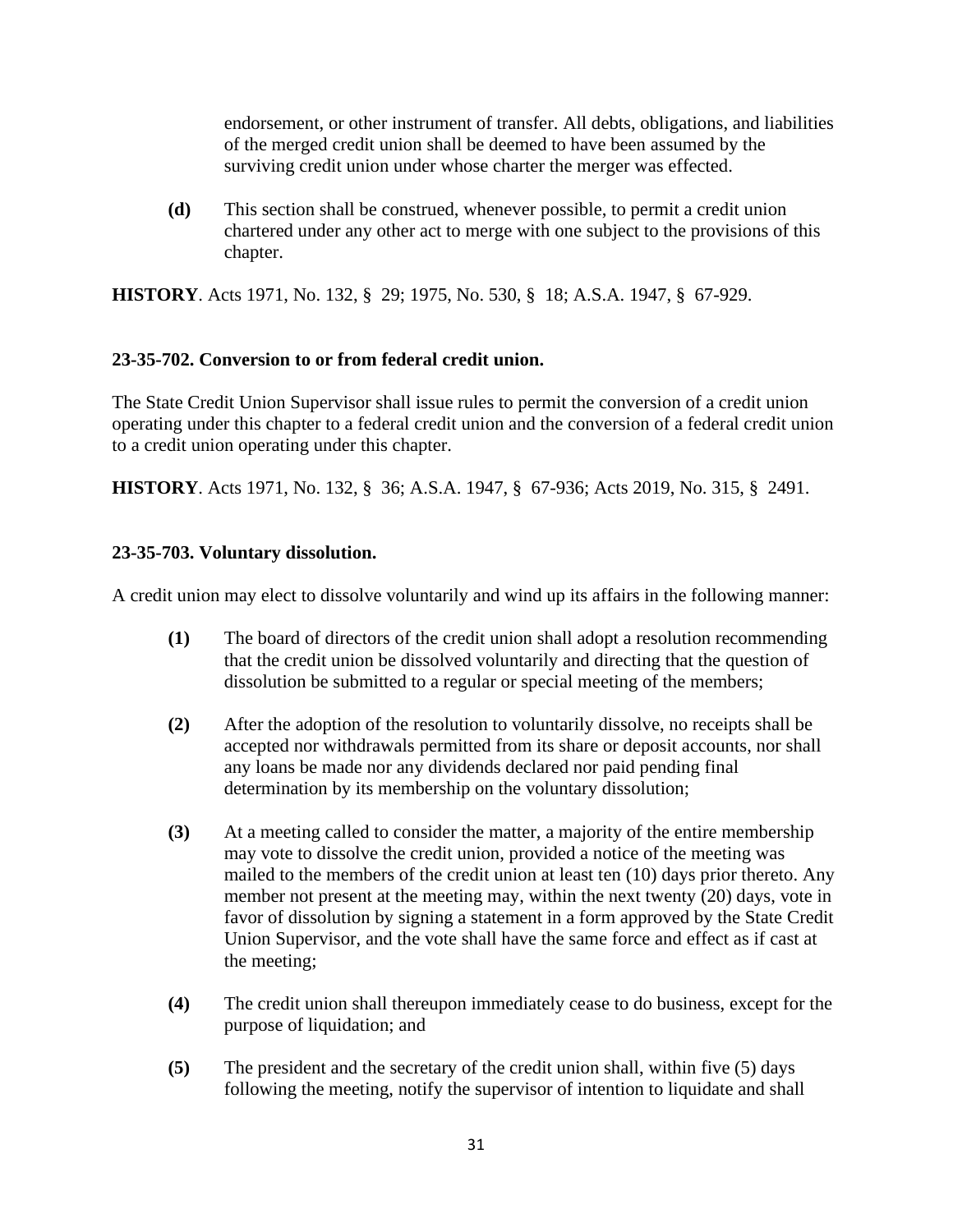include a list of the names and addresses of the directors and officers of the credit union.

**HISTORY**. Acts 1971, No. 132, § 38; A.S.A. 1947, § 67-938.

# **23-35-704. Suspension of operations — Involuntary liquidation.**

- **(a)** If it shall appear that any credit union is bankrupt or insolvent, that it has willfully violated any of the provisions of this chapter, or that it is operating in an unsafe or unsound manner, the State Credit Union Supervisor shall issue an order temporarily suspending the credit union's operations. The board of directors of the credit union shall be given notice by registered mail of the suspension, which notice shall include a list of the reasons for the suspension and a list of the specific violations of this chapter.
- **(b)** Upon receipt of the suspension notice, the credit union shall immediately cease all operations.
- **(c)** The directors of the credit union shall then file a reply to the suspension notice with the supervisor within fifteen (15) days. They may request a hearing to present a plan of corrective actions proposed if they desire to continue operations, or they may request that the credit union be declared insolvent and that a liquidating agent be appointed.
- **(d) (1)** If the credit union fails to answer the suspension notice or request a hearing, the supervisor may then revoke the credit union's charter, appoint a liquidating agent, and liquidate the credit union in accordance with § 23-35-705.
	- **(2) (A)** If the supervisor, after issuing notice of suspension and providing opportunity for a hearing, rejects the credit union's plan to continue operations, the supervisor may issue a notice of involuntary liquidation and appoint a liquidating agent.
		- **(B)** The credit union may request a stay of execution of this action by appealing to the circuit court of the jurisdiction in which the credit union is located.
		- **(C)** Involuntary liquidation may not be ordered prior to following the suspension procedures outlined in this section.

**HISTORY**. Acts 1971, No. 132, §§ 37, 38; A.S.A. 1947, §§ 67-937, 67-938.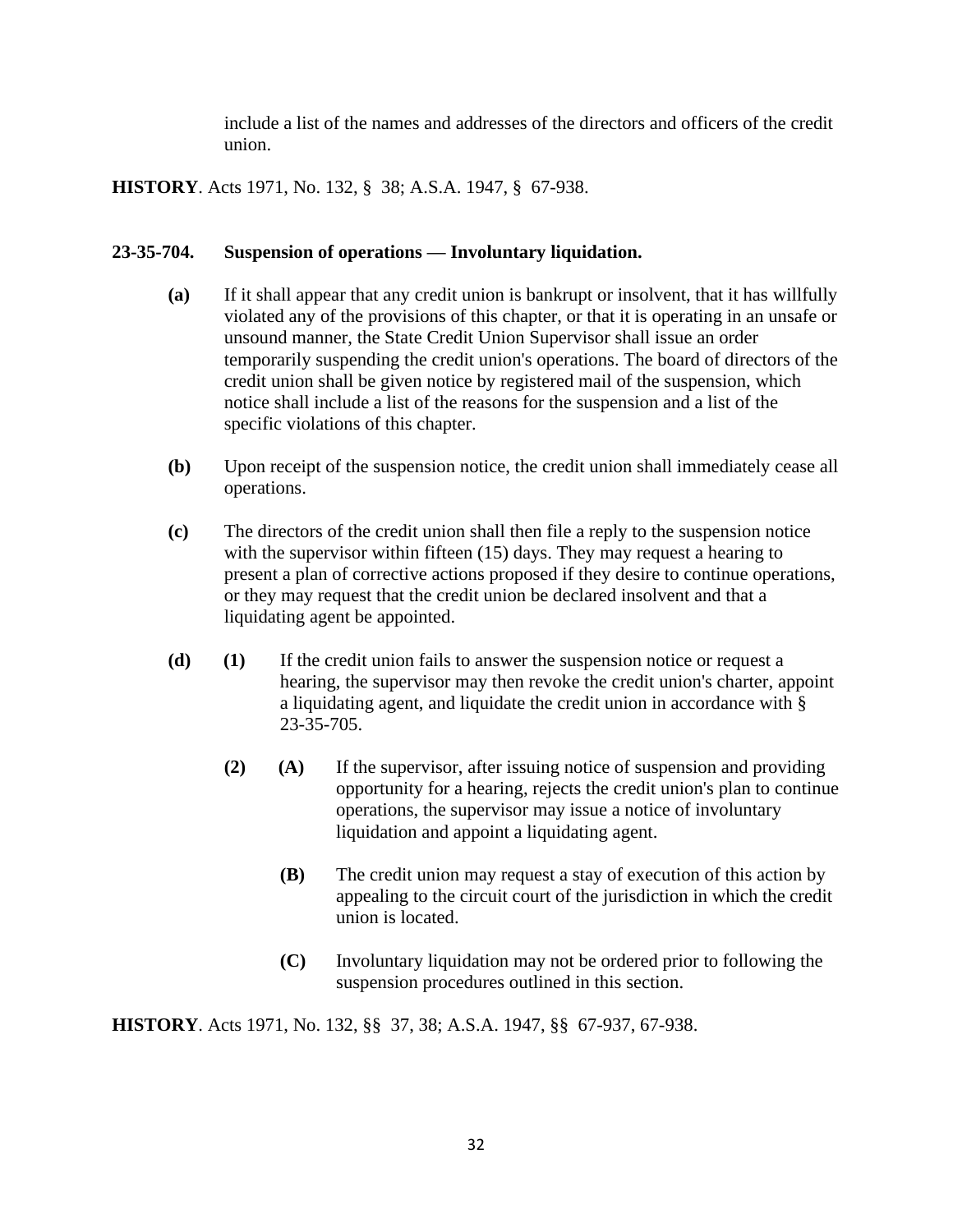# **23-35-705. Procedure for liquidation or dissolution.**

- **(a)** The credit union shall continue in existence for the purposes of discharging its debts, collecting and distributing its assets, and doing all acts required in order to wind up its business, and it may sue and be sued for the purpose of enforcing its debts and obligations until its affairs are fully adjusted.
- **(b)** The board of directors of the credit union, or in the case of involuntary dissolution the liquidating agent, shall, after applying each member's share or deposit account against any loan or debt owed the credit union by that member, use the assets of the credit union to pay:
	- **(1)** Expenses incidental to liquidation, including any surety bond that may be required;
	- **(2)** Any liability due nonmembers; and
	- **(3)** Savings club accounts as provided in this chapter.
- **(c)** Assets then remaining shall be distributed to the members proportionately to the shares held by each member as of the date dissolution was voted or ordered.
- **(d)** As soon as the board or liquidating agent determines that all assets from which there is a reasonable expectancy of realization have been liquidated and distributed as set forth in this section, they shall execute a certificate of dissolution on a form prescribed by the State Credit Union Supervisor and file the certificate with him or her.
- **(e)** The credit union shall be subject to examination by the supervisor in accordance with its schedules.

**HISTORY**. Acts 1971, No. 132, § 38; 1985, No. 936 § 19; A.S.A. 1947, § 67-938.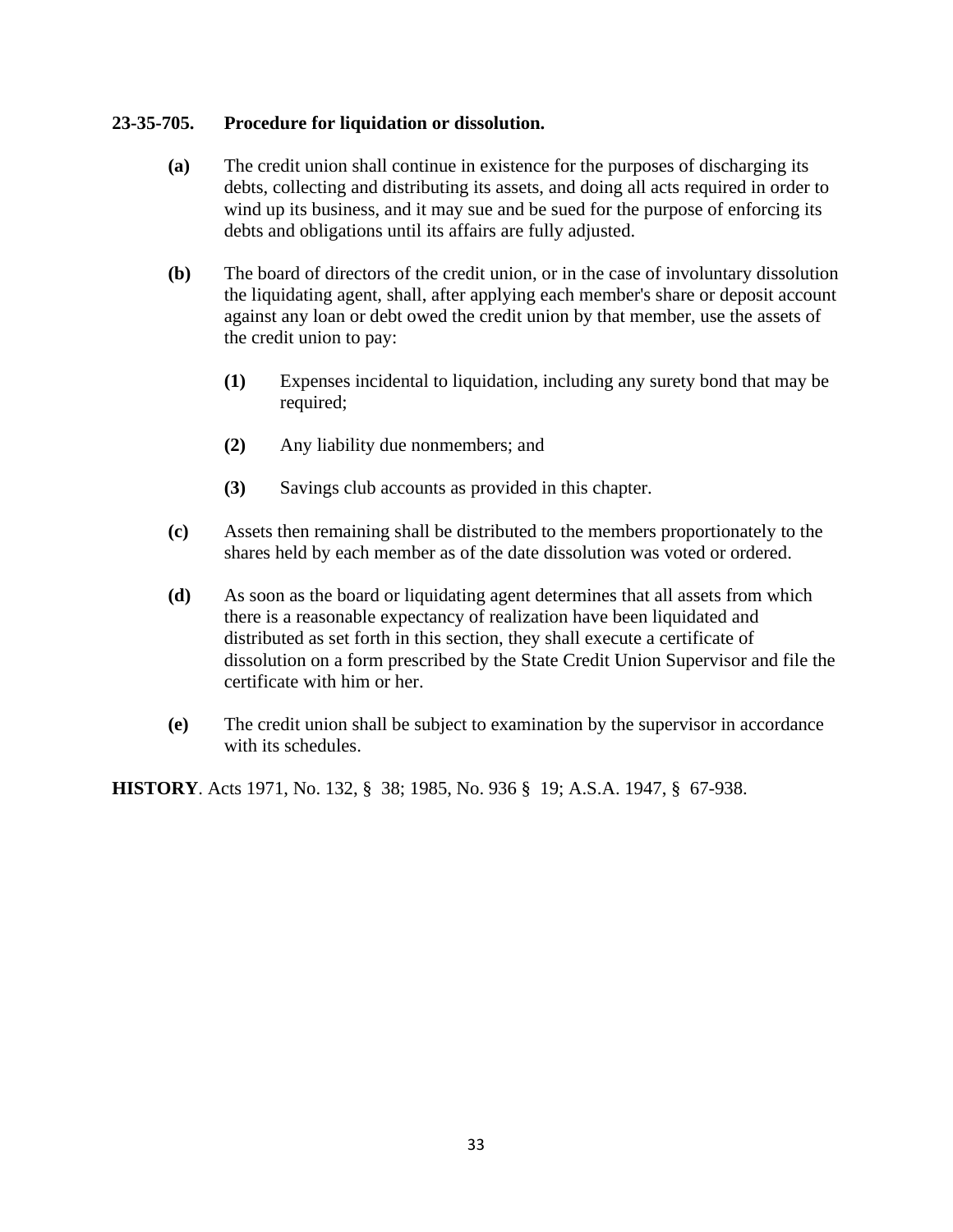# **SUBCHAPTER 8 – PROHIBITED PRACTICES**

- 23-35-801. Misleading conduct or use of words "credit union".
- 23-35-802. Commission or compensation for sale of shares, grant of loans, etc.
- 23-35-803. Prohibited actions by officers, directors, agents, etc.
- 23-35-804. Compensation of directors or committee members.
- 23-35-805. [Repealed.]

#### **23-35-801. Misleading conduct or use of words "credit union".**

- **(a)** It is unlawful for any person, corporation, copartnership, or association except a credit union subject to the provisions of this chapter or the Federal Credit Union Act to:
	- **(1)** Use a name or title containing the words "credit union" or any derivation thereof;
	- **(2)** Represent themselves in their advertising as a credit union; or
	- **(3)** Otherwise conduct business as a credit union.
- **(b)** Any person who willfully violates this section shall be guilty of a Class D felony and may be permanently enjoined from such conduct.
- **(c)** The State Credit Union Supervisor may institute and prosecute actions in his or her own name in the circuit court of any county having jurisdiction, to seek any judicial remedy necessary to enforce the provisions of this section.

**HISTORY**. Acts 1971, No. 132, § 4; A.S.A. 1947, § 67-904; Acts 2005, No. 1994, § 433.

#### **23-35-802. Commission or compensation for sale of shares, grant of loans, etc.**

No credit union shall pay or receive any commission or compensation for securing members, for the sale of its shares, or for the granting of loans to its members or to other credit unions except for loan origination fees which are specifically provided for in § 23-35-603.

**HISTORY**. Acts 1971, No. 132, § 6; 1979, No. 206, § 1; 1985, No. 936, § 4; A.S.A. 1947, § 67-906.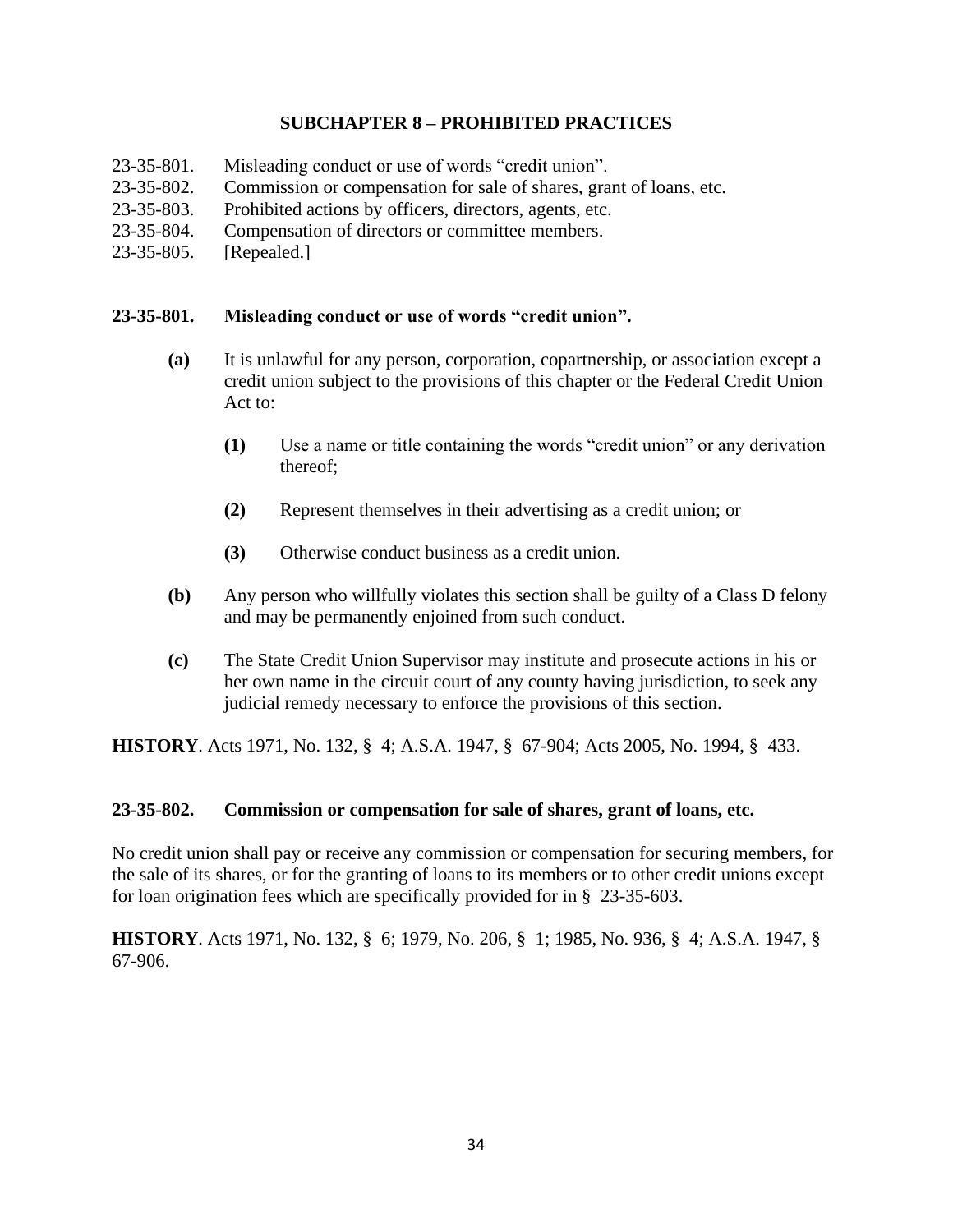# **23-35-803. Prohibited actions by officers, directors, agents, etc.**

- **(a) (1)** It is unlawful for any officer, director, committee member, agent, employee, or loan officer of a credit union to permit a loan to be made to a nonmember or to participate in a loan to a nonmember.
	- **(2)** It is unlawful for any corporation, officer, director, member, committee member, agent, employee, or loan officer of a credit union to receive either directly or indirectly the proceeds of a credit union loan made in the name of another person, corporation, or credit union with the purpose to avoid compliance with this chapter.
	- **(3)** Any person who willfully violates this subsection shall be guilty of a Class A misdemeanor and shall be primarily liable to the credit union for the amount thus illegally loaned.
	- **(4)** The illegality of such a loan shall be no defense in any action of the credit union to recover on the loan.
- **(b) (1)** It is unlawful for any officer, director, committee member, agent, or employee of a credit union to make or subscribe to false entries or exhibit a false or fictitious paper, instrument, or security to a person authorized to examine the credit union books and records.
	- **(2)** Any person who willfully violates this subsection shall be guilty of a Class D felony.
- **(c) (1)** It is unlawful for any officer, director, committee member, agent, or employee of a credit union to receive payments on shares knowing the credit union is insolvent.
	- **(2)** Any person who willfully violates this subsection shall be guilty of a Class C felony.

**HISTORY**. Acts 1971, No. 132, § 14; 1975, No. 530, § 11; A.S.A. 1947, § 67-914; Acts 2005, No. 1994, § 444.

# **23-35-804. Compensation of directors or committee members.**

**(a)** With the exception of the treasurer of the credit union whom the board of directors of the credit union has specifically appointed or contracted to actually work in the credit union, no director or member of a credit committee or supervisory committee may receive compensation for performing the duties or responsibilities of the board or committee position to which the person was elected or appointed.